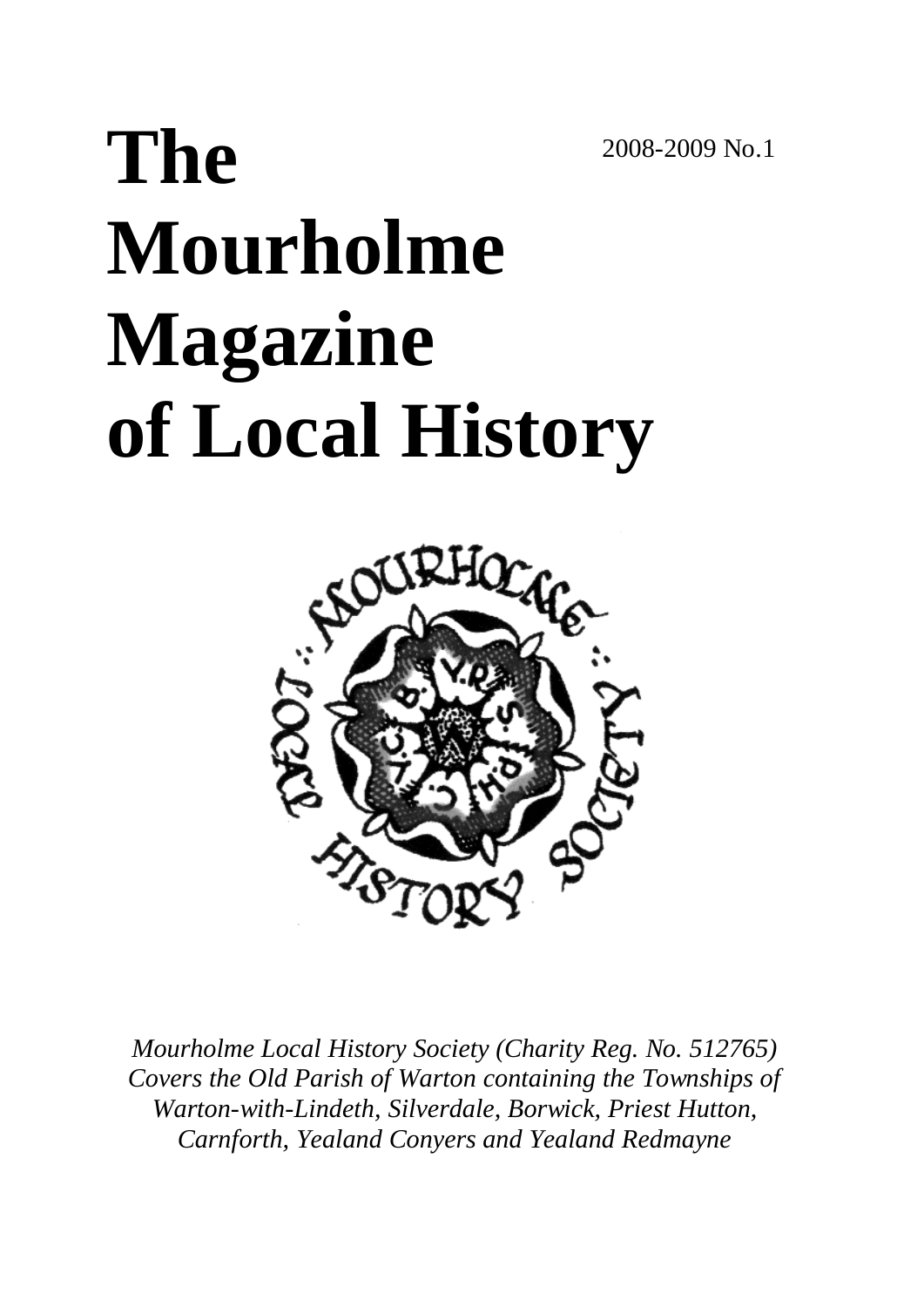The Mourholme Magazine of Local History is issued by the Mourholme Local History Society for the study of the history of the ancient Parish of Warton, with its seven constituent townships; Borwick, Carnforth, Priest Hutton, Silverdale, Warton-with-Lindeth, Yealand Conyers and Yealand Redmayne.

The Society is named after the Manor of Mourholme, the home of the medieval Lords of Warton, Their seat, the Mourholme Castle, stood on the site now covered by Dockacres.

Yearly subscriptions are £9.00 (£17.00 for family or school membership) and include evening lectures, copies of the Mourholme Magazine and access to the Society's archival material.

Application for membership should be made to the treasurer Brian Ager, 51 The Row, Silverdale, Carnforth, LA5 0UG (01524 701491 [brianager@btopenworld.com\)](mailto:brianager@btopenworld.com).

Contributions to the magazine – articles, letters, notes – are invited. Please send them to the current editor Jenny Ager, 51 The Row, Silverdale, Carnforth, LA5 0UG (01524 701491 [jenny\\_ager@btopenworld.com\)](mailto:jenny_ager@btopenworld.com)

\* \* \* \* \*

All rights reserved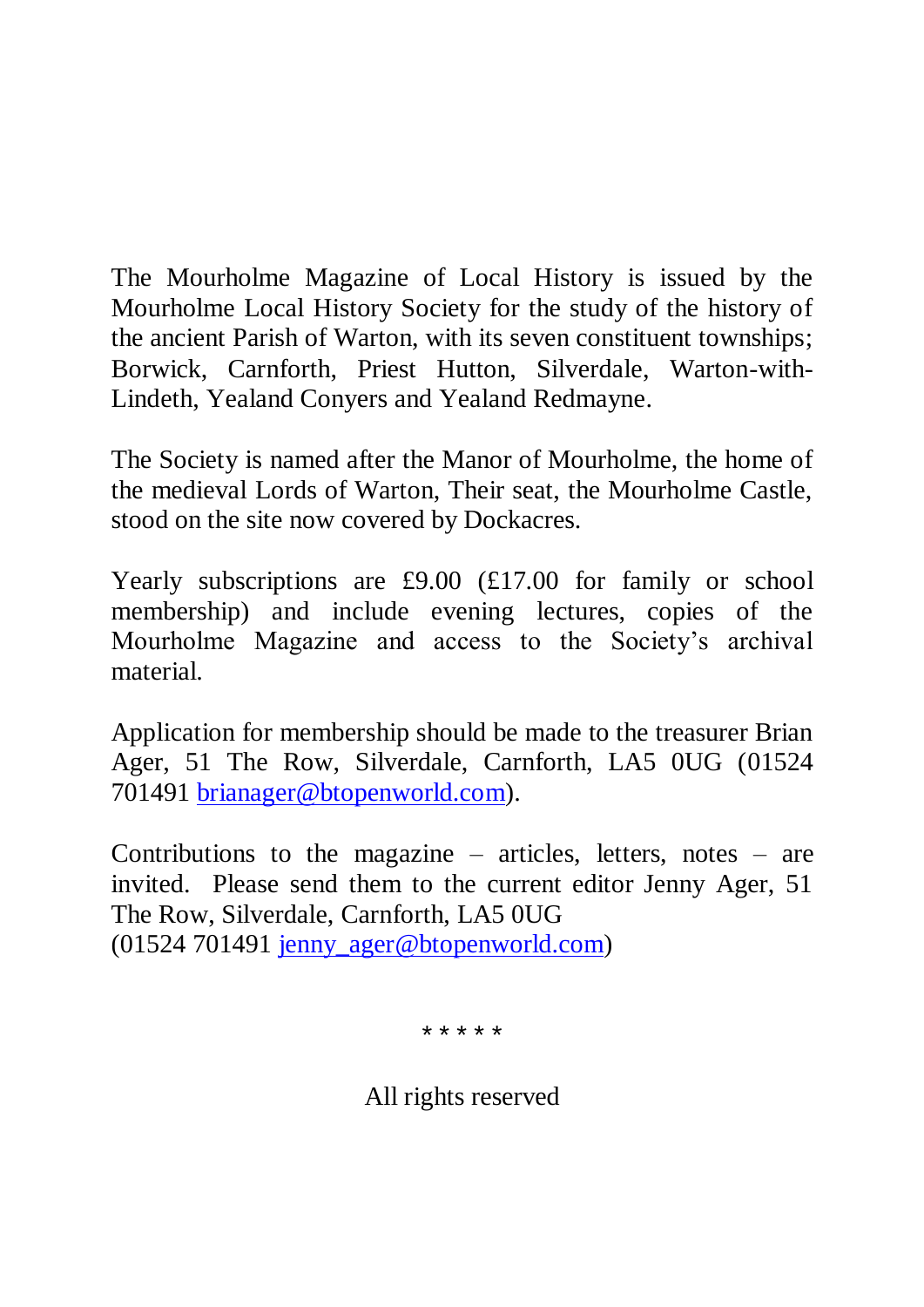# THE MOURHOLME MAGAZINE OF LOCAL HISTORY

| $2008 - 2009$ , No.1                                                                                      | Price 75p      |  |
|-----------------------------------------------------------------------------------------------------------|----------------|--|
| Contents:                                                                                                 | Page           |  |
| OBITUARY OF DR. J.D. MARSHALL<br>Oliver Westall                                                           | 1              |  |
| HISTORY OF GILLIAN'S FARM<br>Ann Bond                                                                     | $\overline{A}$ |  |
| A SILVERDALE GRAVESTONE<br>Margaret Bainbridge                                                            | 8              |  |
| <b>GUNPOWDER TREASON</b><br>Jenny Ager                                                                    | 19             |  |
| <b>REPORT OF EVENING MEETINGS</b><br>Jane Parsons, Jenny Ager                                             | 23             |  |
| <b>MOURHOLME SUMMER OUTING:</b><br><b>THE SPLENDOUR</b><br>OF THE SETTLE - CARLISLE RAILWAY<br>Jenny Ager | 33             |  |
| <b>PROGRAMME 2008 - 2009</b>                                                                              | 34             |  |
| <b>CHANGE OF MEETING DAY</b>                                                                              | 35             |  |
| <b>COMMITTEE</b>                                                                                          | 36             |  |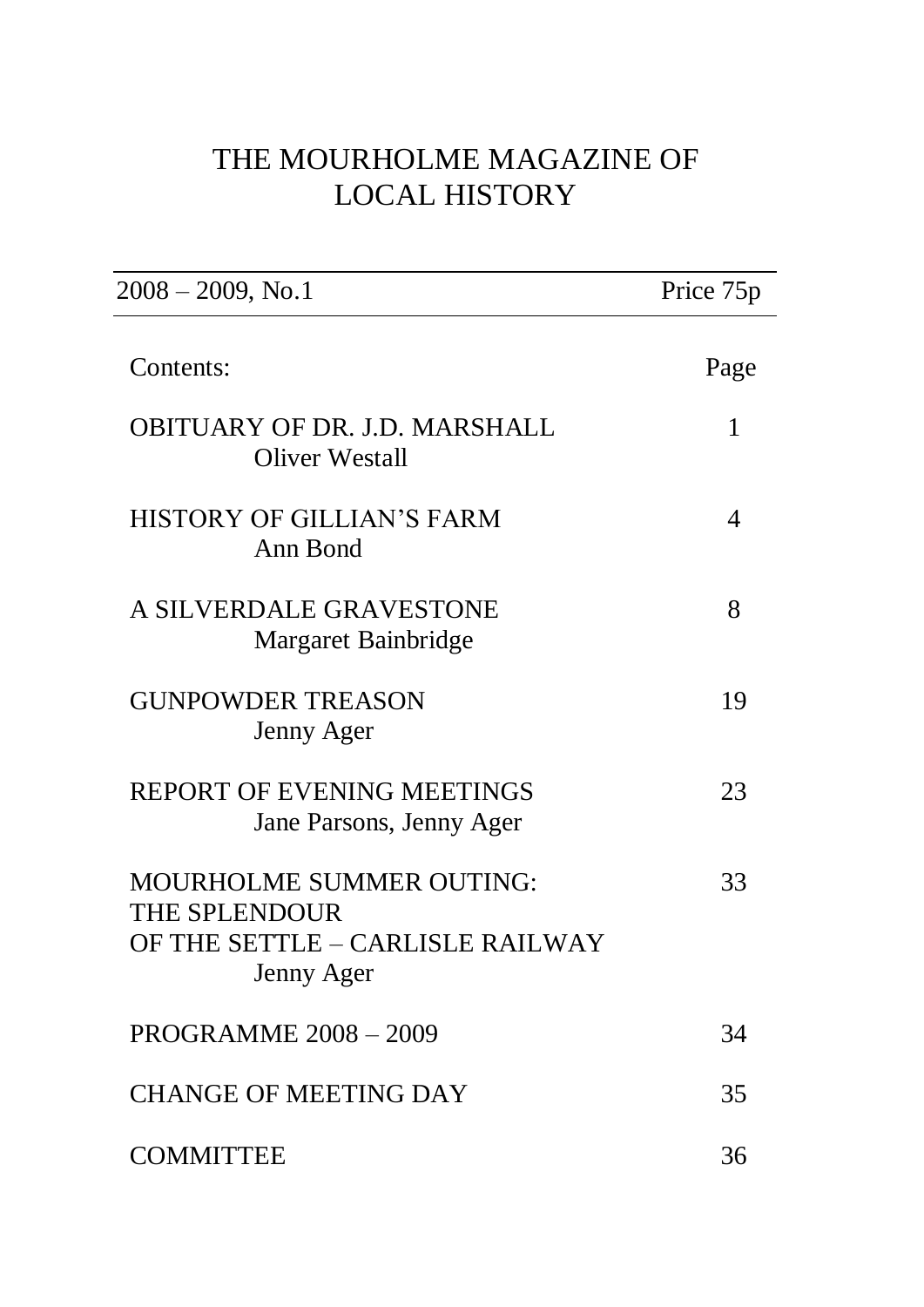#### **J.D. MARSHALL**

This obituary of Dr John Marshall appeared in The Guardian on 22nd July 2008. John Marshall was President of the Mourholme Local History Society for over 20 years.



The obituary was written by Oliver Westall, presently director of the Full-time MBA course in the Management School at Lancaster University, previously lecturer in economics and economic history, and Chair of Lancaster University"s Centre for North West Regional Studies.

"The economic and regional historian J.D. (John) Marshall has died aged 89. His authenticity, creativity and energy won the affection and respect of academic colleagues and friends across Cumbria, Lancashire and beyond.

John spent his early life in the Midlands; after leaving school at 16, he had a brief career reporting for the Derby Evening Telegraph and as a debt collector. But his real education began with the second world war. Initially a conscientious objector, he worked for the Forestry Commission in the Furness area of Cumbria, which became his lifelong focus of study. Already on the left, he joined the Communist party in Barrow. Realising that the fight against fascism was morally singular, he then volunteered for the Royal Army Signal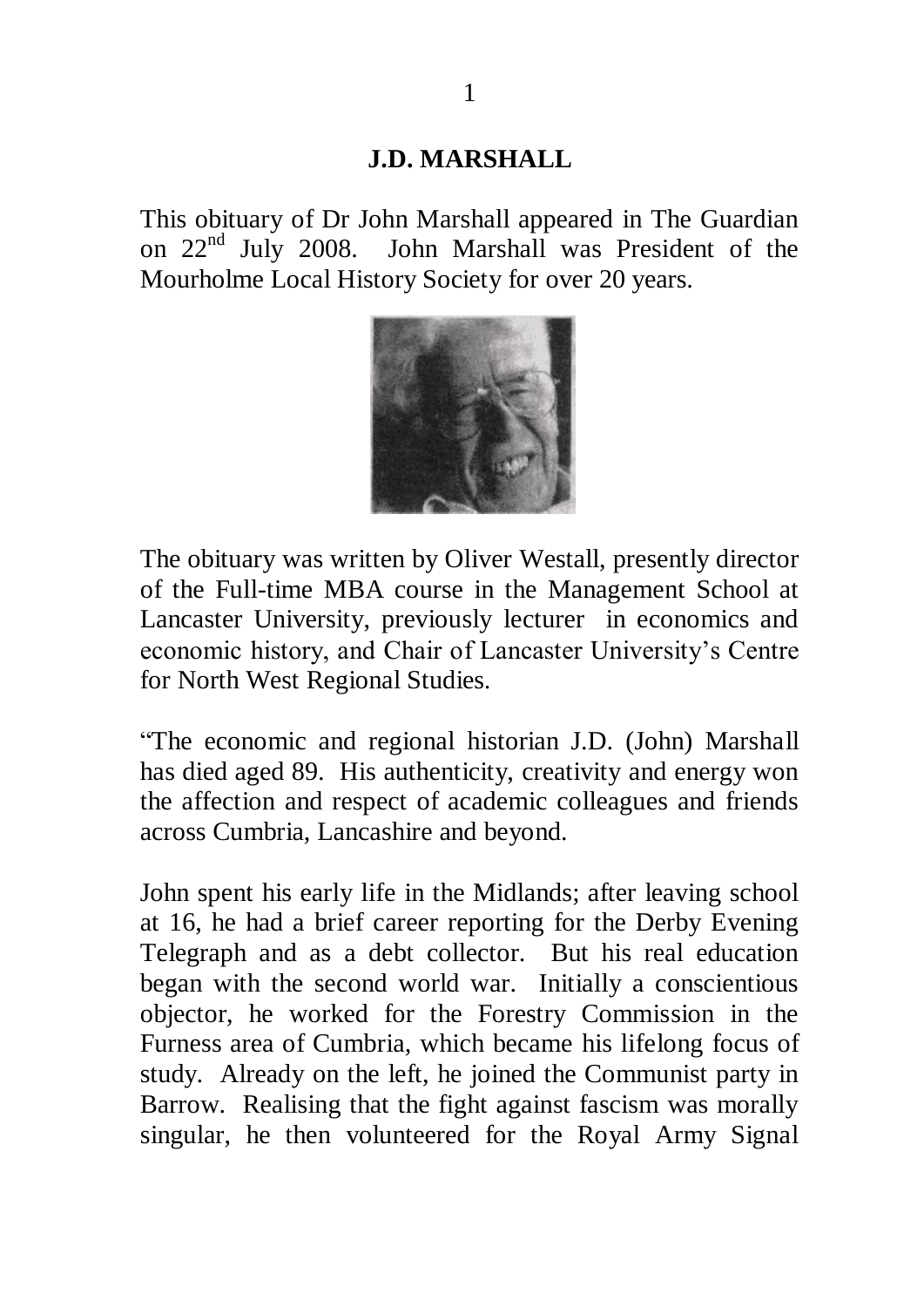Corps, and was a radio operator in Montgomery"s headquarters during the German surrender.

In the late 1940s, he studied economic history at Nottingham University. His PhD thesis, on Furness and the Industrial Revolution, written for London University while he was teaching Coal Board apprentices, was published in 1958, and established his reputation as an economic historian, though one whose radical political outlook was, he felt, noted by senior colleagues.

After some years teaching the history of science and technology, particularly at Bolton Training College, he was appointed as a lecturer at Lancaster University in 1966. Here he helped develop the new history department, becoming reader in north-west regional history. He founded the crossdisciplinary centre for north-west regional studies in the early 1970s, but took early medical retirement in 1980.

In his teaching and research, John was always attracted by the idea of working at the frontier. This produced imaginative and well-crafted books and papers that pioneered the development of urban history, oral history, serious industrial archaeology and, above all, regional history. He never lost a passionate desire to explain the history of Cumbria to its people. But he framed this engagement within ideas outlined in his last substantial scholarly contribution, The Tyranny of the Discrete (1997), which proposed a challenging intellectual agenda for regional history. In 1998 Edward Royle edited a festschrift, Issues of Regional Identity, in his honour.

John was married to Audrey Pullinger in 1949, and they had three children: Celia, Alison and Edward, who were proud of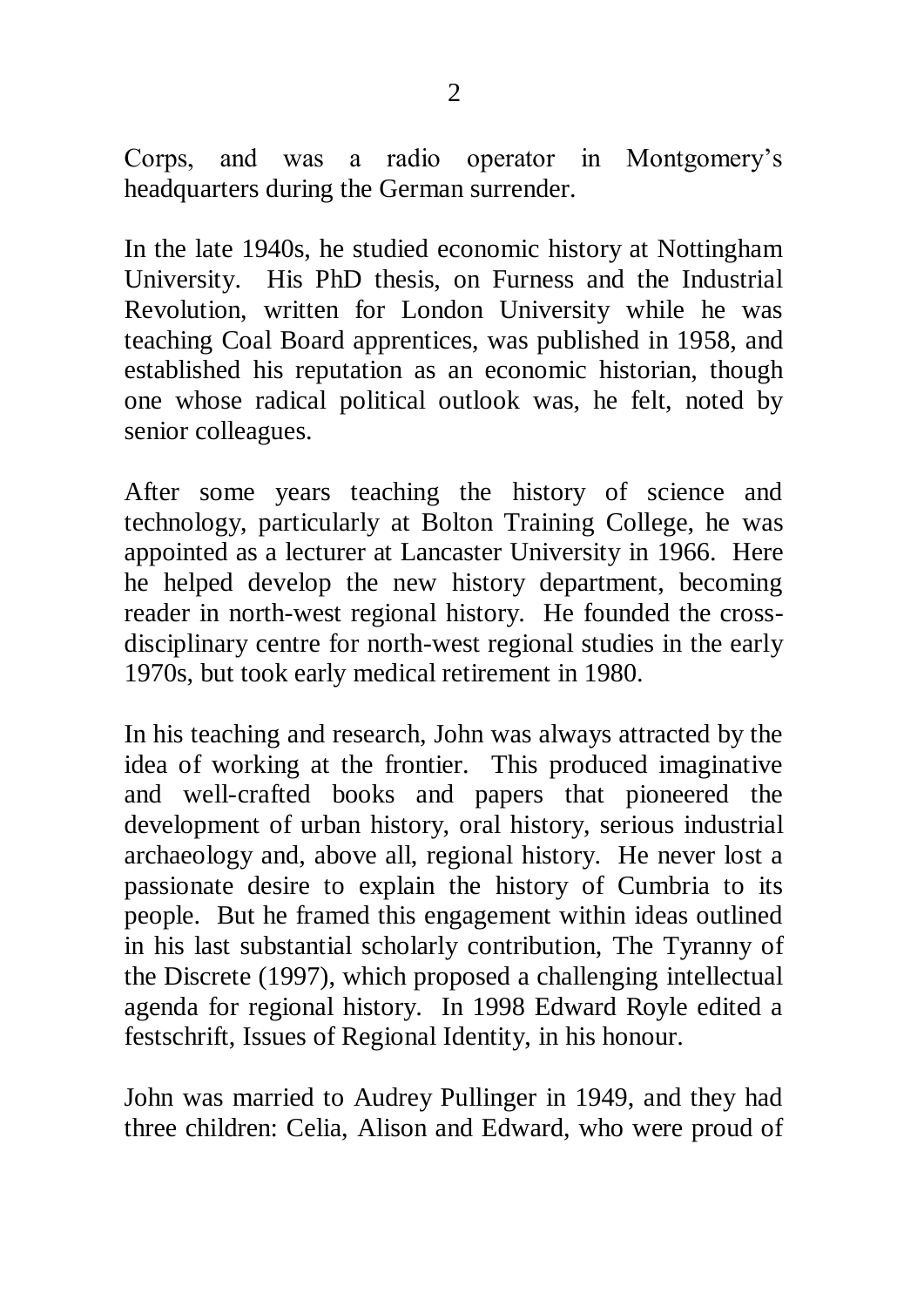their sometimes eccentric, often absent-minded but always warm, funny and fiercely intelligent father. A later marriage to Frances Harland liberated his poetic muse and his work was published in anthologies edited by Norman Nicholson and Ted Hughes. Frances's death in 1992 was a devastating  $l$ oss.

John remained a radical all his life. He was proud to have been a member of the Communist Party Historians' Group in the mid-1950s; although he left the party soon after, he remained a sharp-eyed sniper at power and privilege to the end. His children survive him."

There is also an article about Dr Marshall in the Mourholme Magazine 1, 2006-2007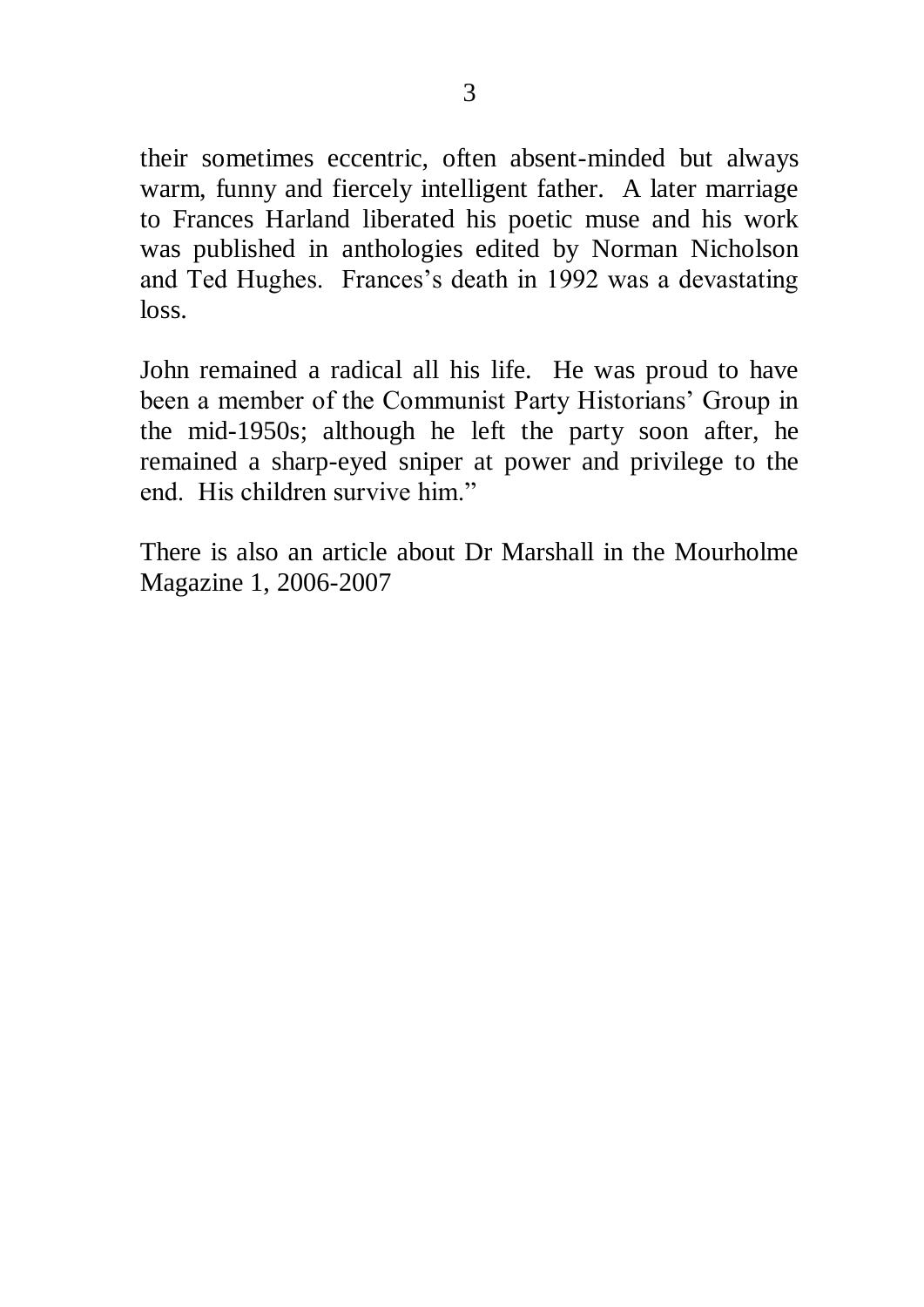### **HISTORY OF GILLIAN'S FARM, SILVERDALE (8-12, ELMSLACK LANE) Ann Bond**

My interest in the history of the house was probably kindled when I first saw it and its datestone – 1780. I remember thinking "Wordsworth and Beethoven (both born 1770) were still in short trousers then!" and I have intermittently searched out details. This process was however accelerated when the house was painted and the painter discovered that the initials incised on the datestone, which I had always accepted as I  $(=J)$  B, seemed to be F.B. There have been many J.B'.s in the area but I am curious to know if anyone can explain an "F".

There was certainly a building on this site before 1780. Mr. Thomas" excellent account of the Elizabethan scene (Mourholme magazine III/3, 1985) gives details of holdings along the edge of Castlebarrow, and there was also a pottery here which ceased production about 1700 (Dr Andrew White and Sonia Ely are both fairly convinced, from the amount of clay kiln packing in what is now my front garden, that this is the site). In the early  $18<sup>th</sup>$  century it was apparently a farm and possibly a smithy. An article on Jenny Brown, in the previous volume of the Mourholme magazine II/2, speaks of it a Gillian"s Farm. Thomas Clark blacksmith and farmer, died and left the property of his wife Julia. "*She survived him by 31 years, and when her son sold the property in the 1740"s it had become known as Gillian House and the field in front of it as Gillian's Field'*. (Variants, such as Julian's, or even Tollions, exist).

Whether the datestone refers to a rebuilding or a new house is unclear, but my hopes were greatly raised by discovering, in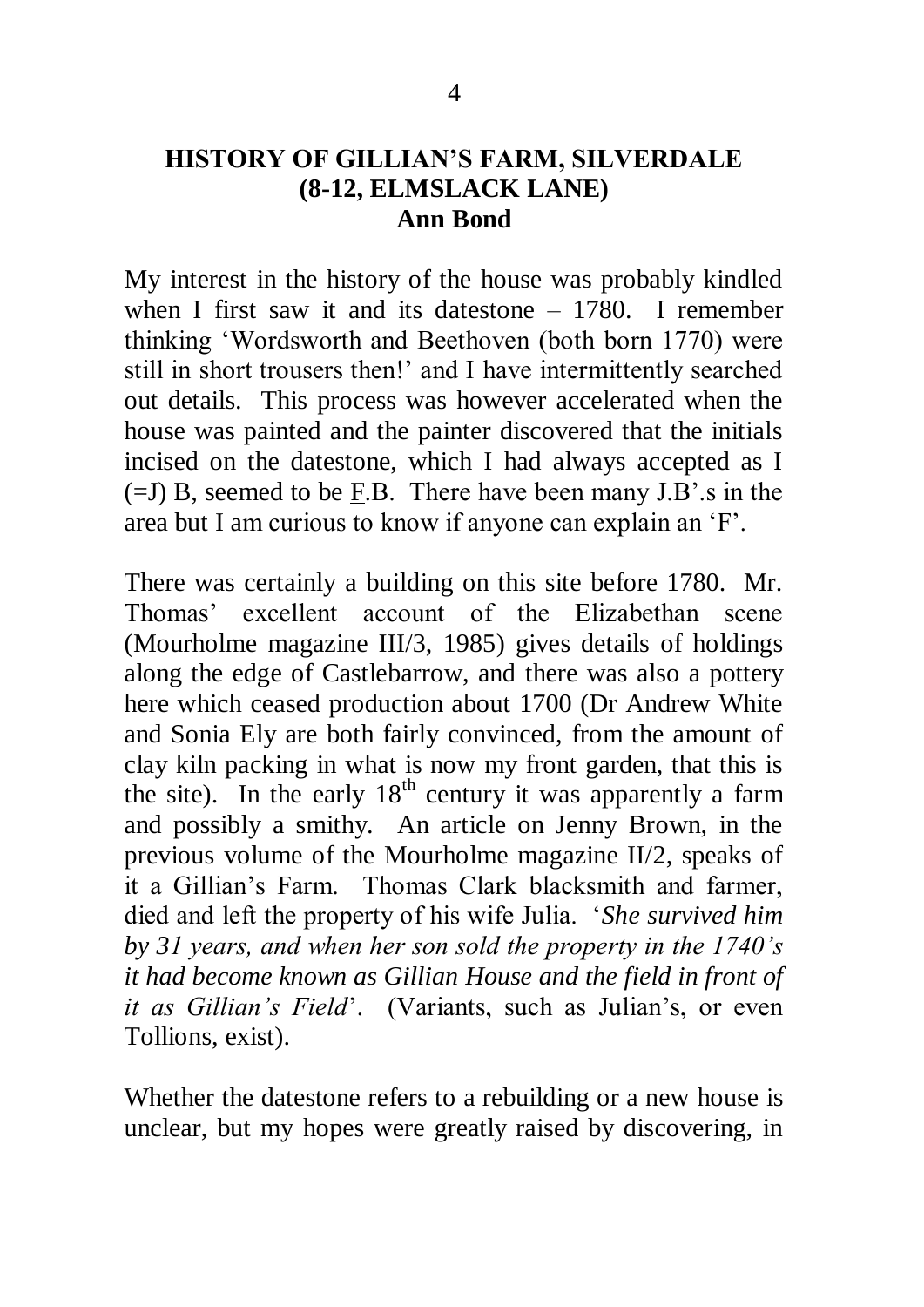Preston Record Office, a will made by the occupant of Jillian"s House, Elmslack, in 1794. It was very interesting, but revealed that the testator, John Burrow, was only a tenant farmer. Would her have had his initials put on a datestone? Possibly he did substantial rebuilding of an earlier structure (there is some cruck construction in the rear section of the roof), but his bequests do not suggest that degree of prosperity. He was unmarried and was looked after by a housekeeper. He had met with a serious accident, and made his will on June 23<sup>rd</sup> in which he says that he despairs '*of any long continuance of life*'(he did indeed die on July  $2<sup>nd</sup>$ ). The will was witnessed by William Geldart the curate, John Walling, and William Dobson. In it he left small gifts to his two married sisters, and the bulk of his farm stock to the husband of one of them, Matthew Armer.. I do not know where Matthew farmed.

These Burrows came from Yealand Conyers. John was born there in about 1730, son of John and Sibyll Burrow. There were numerous other children, including the sister Margret who married Matthew Armer (Warton church registers).

The farm buildings are not properly shown on the 1811 Tithe Allocation map, though the nearby well is. But in 1817 the Enclosures Act makes an award of an allotment "*unto the heirs or devisees of John Burrow …blacksmith, deceased, in respect of his ancient inclosed land in Silverdale*". (Note that he is called a blacksmith). Unfortunately the plan numbering does not make clear what this allotment is. William Maychell is awarded the original farm holding, as given in the 1905 document referred to below\*. Robert Inman is now the holder of the adjacent land, later the Woodlands estate.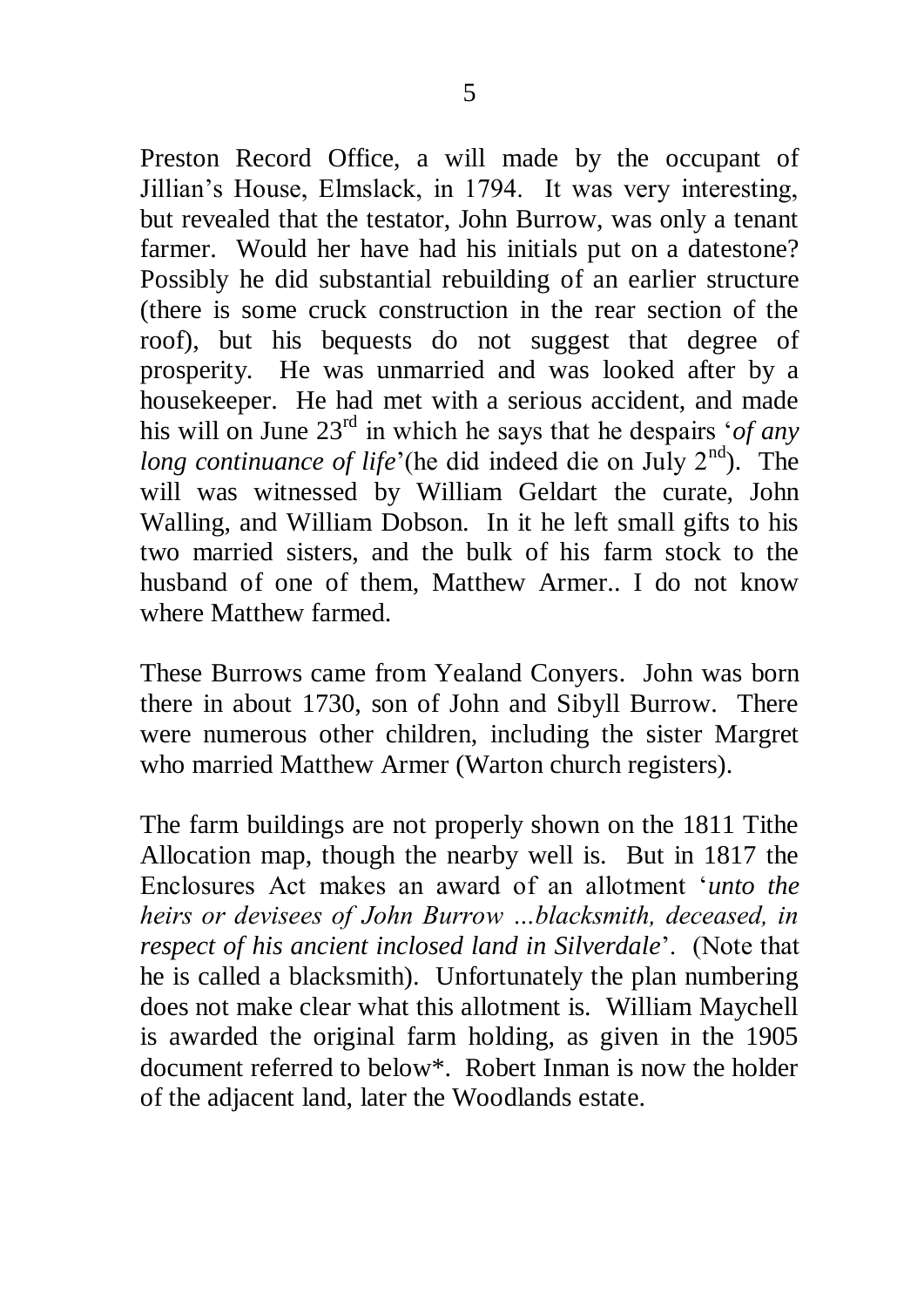The farm reappears on the 1846 Tithe Award map. The owner was named as William Maychell, who according to the recollections of George Bainbridge (deposited in Preston Record Office in 1934) was a Lancaster man. (The only William Maychell in Lancaster at the time of the 1851 census was a cabinet maker, aged 60, who lived in Damside). The tenant was Robert Bouskill. There appears to be a new turning circle in front of the farm, where my front garden is, to enable carts to reach the barn (now no.10) from the lane.

We have now entered the census era, and the census returns of 1861 and 1871 still show Robert Bouskill in occupation. Robert was born in Arnside in 1816, and with his wife Ann had at least six children, including girl twins. John Bouskill (b.1845), who is probably their son, and his wife Isabella were farming here at the turn of the century. I have a photograph of them outside the house, which has sash windows, an open wooden porch and a wicket fence, but is otherwise very recognisable. (The datestone clearly shows I.B. picked out in white! It is very likely that it was John who built the Pepper Pot.

At some stage ownership of the house and farm passed into the estate of, first, Mr. Henry Pratt and then of Frank Joseph Dickens, both of Hill House, (now the Woodlands Hotel). An Indenture of the sale of the house etc. dated 1905 – possibly made when it ceased to be a farm – is in my possession. The ancient holding still retains its identity. The map accompanying the document is superimposed on a tracing of the 18794 O.S. map, using its field numbering. The holding\* - roughly hour-glass in shape, north and south of Elmslack Lane – is outlined, and 'Gillion's Farm' is written in.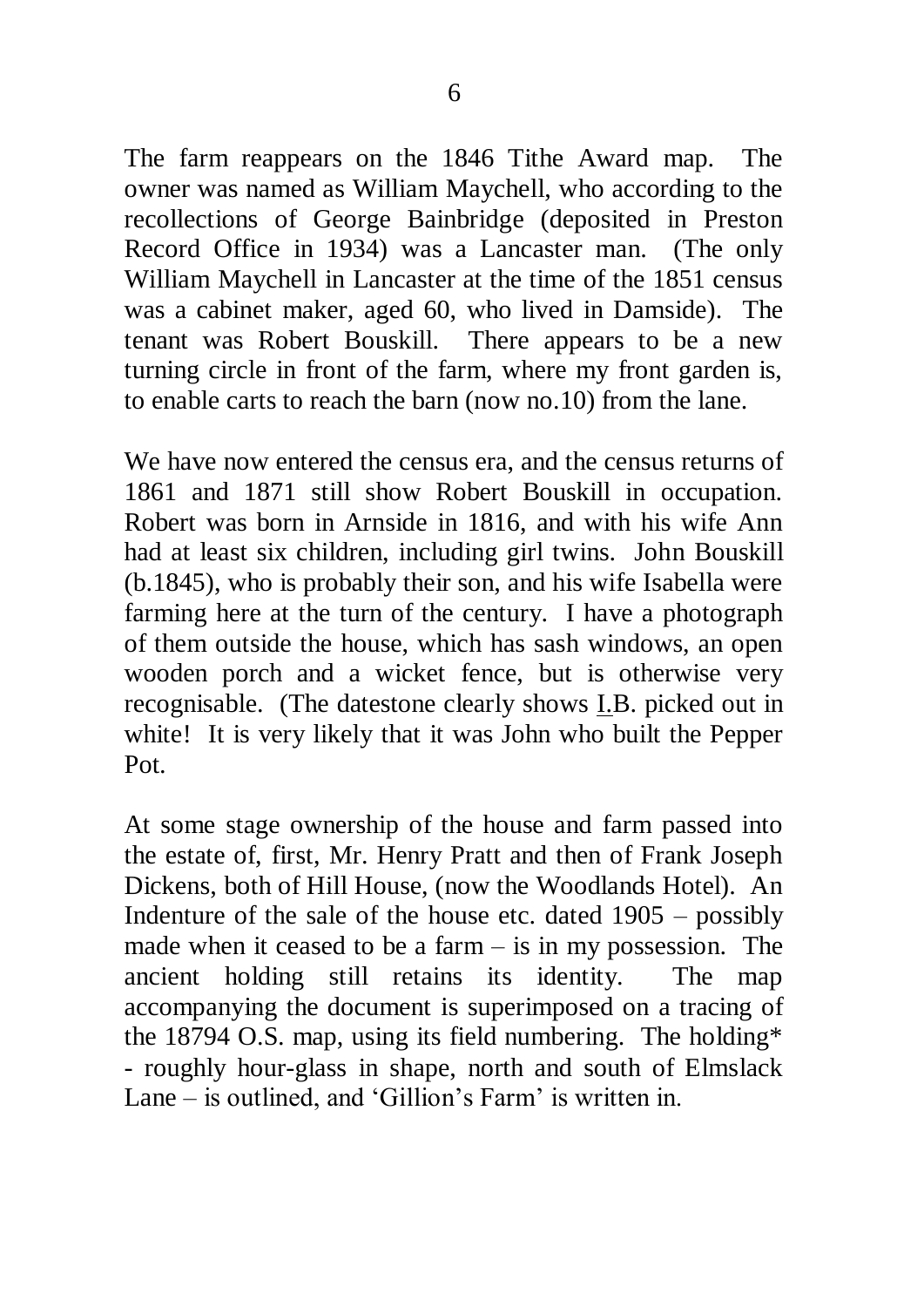The inventory lists:

- 22 acres grazing on Castlebarrow (all the area west of the Hill House estate wall, as far as the Westmorland wall; it is clearly shown as sheepwalk in contrast to the Hill House woodland, and contains a flagstaff)
- the house and building  $(2 \text{ acres})$
- Gillian"s Field
- another field next to it, shown on the map as belonging to Mr. J. Jackson
- Lamb Parrock, behind the present school
- a long strip lying east of Townsfield
- two areas for peat-cutting, on east of Slackwood (on the present R.S.P.B. reserve) and the other on Silverdale Moss, just over the Yealand boundary.

Subsequent history of the house involved the conversion into three dwellings. This was probably done by Dobsons of Arnside, the builders. An upper story was added to the former shippon to make no.12. The Dobsons are related to the Lamberts, and these two families between them occupied no.8 until the 1960s.

Ann Bond says "*I am indebted for much of this information to Rod Ireland and Margaret Lambert. I am very aware that many gaps remain to be filled.*"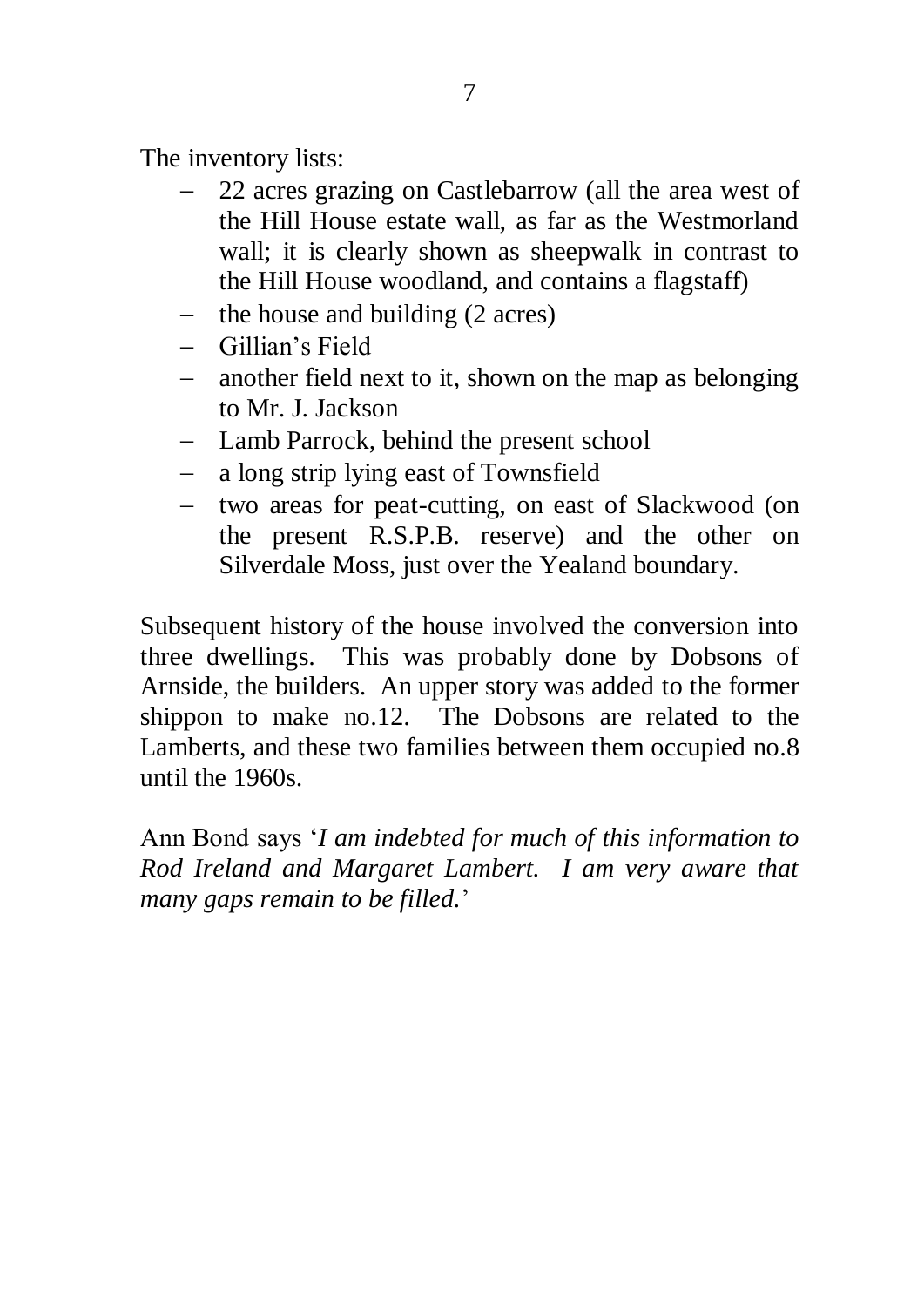## **A SILVERDALE GRAVESTONE: THE FAMILY OF THE REV. THOMAS BURROW Margaret Bainbridge**

In Silverdale cemetery, beside the path running parallel to the west wall and under a yew tree, stands a gravestone bearing in rather elegant lettering the following inscription:

> SARAH BURROW of Arnside, Westmorland widow of the Rev. Tho. Burrow died 1 February 1900 and her daughter AGNES LETITIA BURROW Died 25 March 1930 aged 88

For a headstone in Silverdale to bear the name Burrow is not surprising, since that family has flourished in the township for centuries. Nor is it surprising for the first named to be "of Arnside", since burials in Arnside itself were not possible until 1904. However, the two people lying in this grave did not belong to the local Burrow family. Nor were they really "of Arnside" since they moved there only in 1888. What was their connection with Silverdale?

Although no evidence has come to light of their ever having been resident in the township, it is probable that they had been visitors since they had relatives who owned two local estates. One of these was Hill House in Silverdale, until 1850 owned by the Inmans, merchants of Lancaster.<sup>1</sup> Thomas Inman's wife was Elizabeth Burrow (1780-1858), eldest child of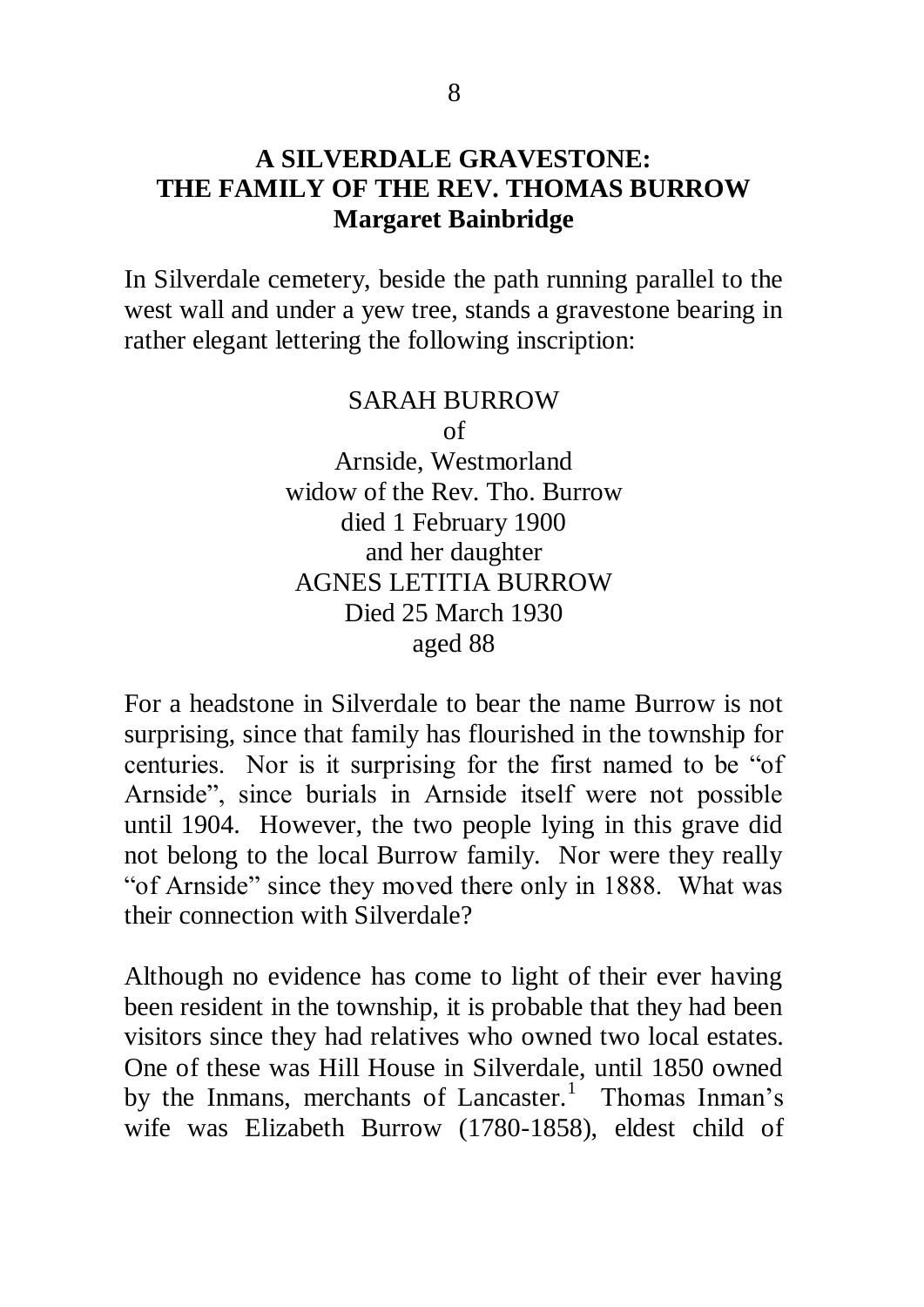Thomas Burrow II, West Indies merchant of Lancaster and aunt of the Rev. Thomas of the gravestone. The other, Buckstone House in Priest Hutton, had been bought in 1810 by the Rev. Thomas"s great uncle, Christopher Burrow (1761- 1827), Thomas Burrow II"s youngest brother. It remained in Burrow possession and occupation until 1915.

These Burrows, however, had no earlier connection with Warton parish. The family originated in Thornton-in-Lonsdale. Their farm "Trees" in Westhouse, was first mentioned in the parish register as the home of a Burrow in 1623. A descendant of that Burrow, Thomas I (d.1768), yeoman, had ten children. His eldest son, Robert (1742- 1825), inherited the property and remained in Westhouse where he later built a cotton spinning mill. It was Robert's grand-daughter Miss Anne Burrow, who became the owner of Buckstone House in 1889, when Christopher's family died out. She remained there until her death in 1915.

Three of Thomas I's remaining sons sought their fortune in Lancaster, then at the very height of its prosperity. All took up apprenticeships there, two of them in industries thriving in the town for the supply of goods needed on West Indies plantations where the sugar, rum and cotton that were to be imported were produced. Of these, George I (1748-1812) was apprenticed in 1761 to a tallow chandler and soap-maker, and John (1756-?) in 1771 to a cabinet maker. The apprenticeship of the third, Thomas II (1753-1821), begun in 1768 to a linen draper and grocer, implies involvement in the export and import business.

Thomas I's youngest son, Christopher (1761-1827), was not apprenticed to a trade in Lancaster. By becoming an agent in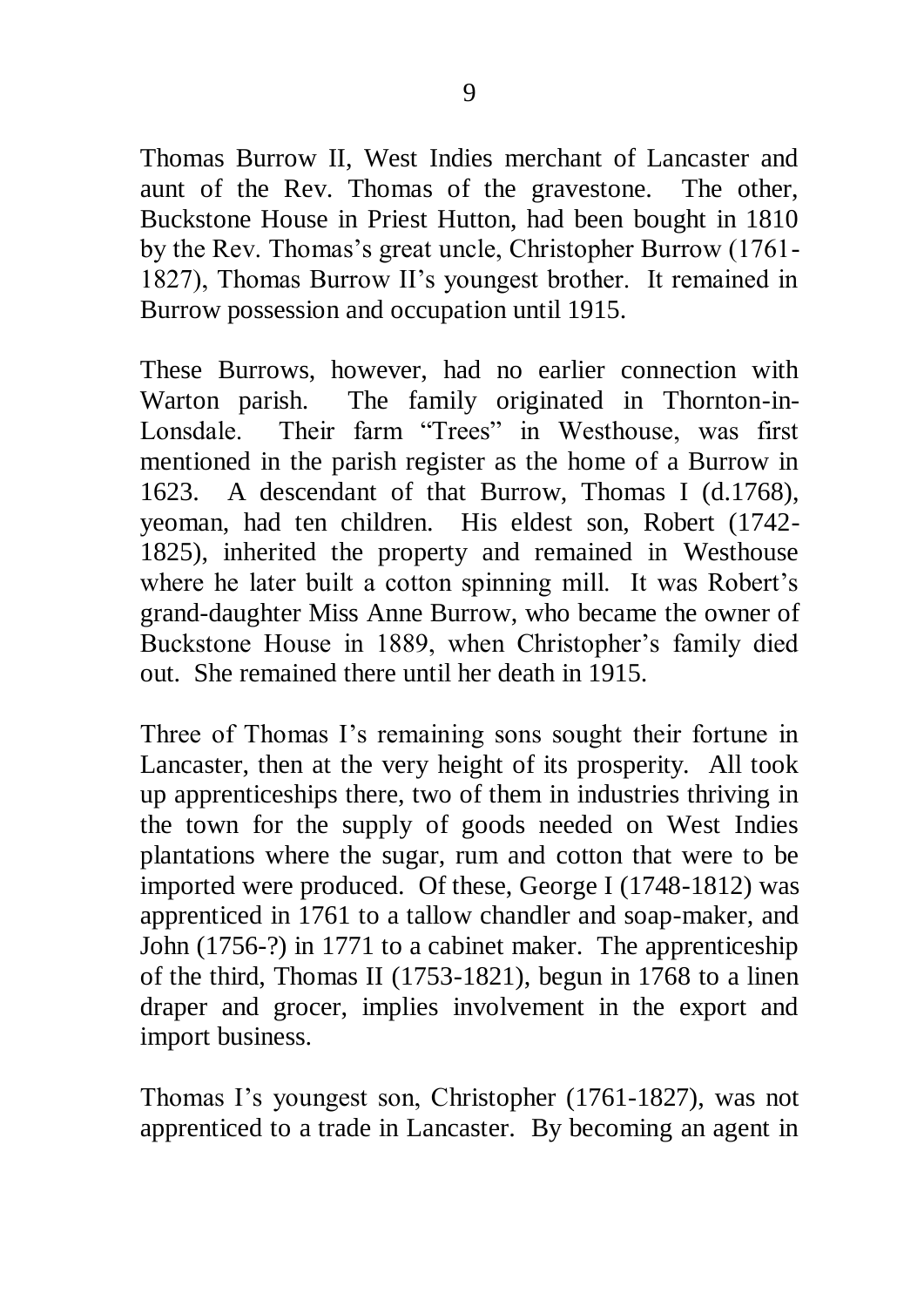Jamaica he was following in the footsteps of Thomas Inman"s grandfather, Charles (1729-1767).

Of these brothers it is Thomas II who is most closely linked with the Silverdale headstone, for he was grandfather of the Rev. Thomas of the inscription.

Thomas II became a figure of importance in Lancaster. Made a freeman in 1784, he went on to become a West Indies merchant and ship owner trading between Lancaster and the Virgin Islands, having as partner for part of his working life, Thomas Mason (1767-1827), member of a Silverdale family. Thomas Burrow was a member of the town council, serving as mayor in 1806 and 1815, and undertaking other public duties, such as that of port commissioner, as well as being part owner of ships and of a cotton mill in Lancaster.

Thomas II had another son, however. Edward, baptised at St Mary"s Lancaster on 2 March 1783, spent some years as the firm"s agent in the Virgin Islands where Elizabeth Schaltenbrand, herself born on the Danish island of St Thomas"s, bore him three children about 1804, 1807 and 1811.<sup>2</sup> Edward returned to Lancaster where he died, aged only 37, on 9 April 1820. In his will, he writes of the upbringing of the three children, Thomas, Mary and Catherine "whom I had by my wife before our intermarriage". The "intermarriage" took place at St. Mary"s Lancaster on 28 September 1819, only a few months before his death. The Rev. Thomas of the headstone was the first of these three children, all born in St. Thomas"s but brought to Lancaster in childhood.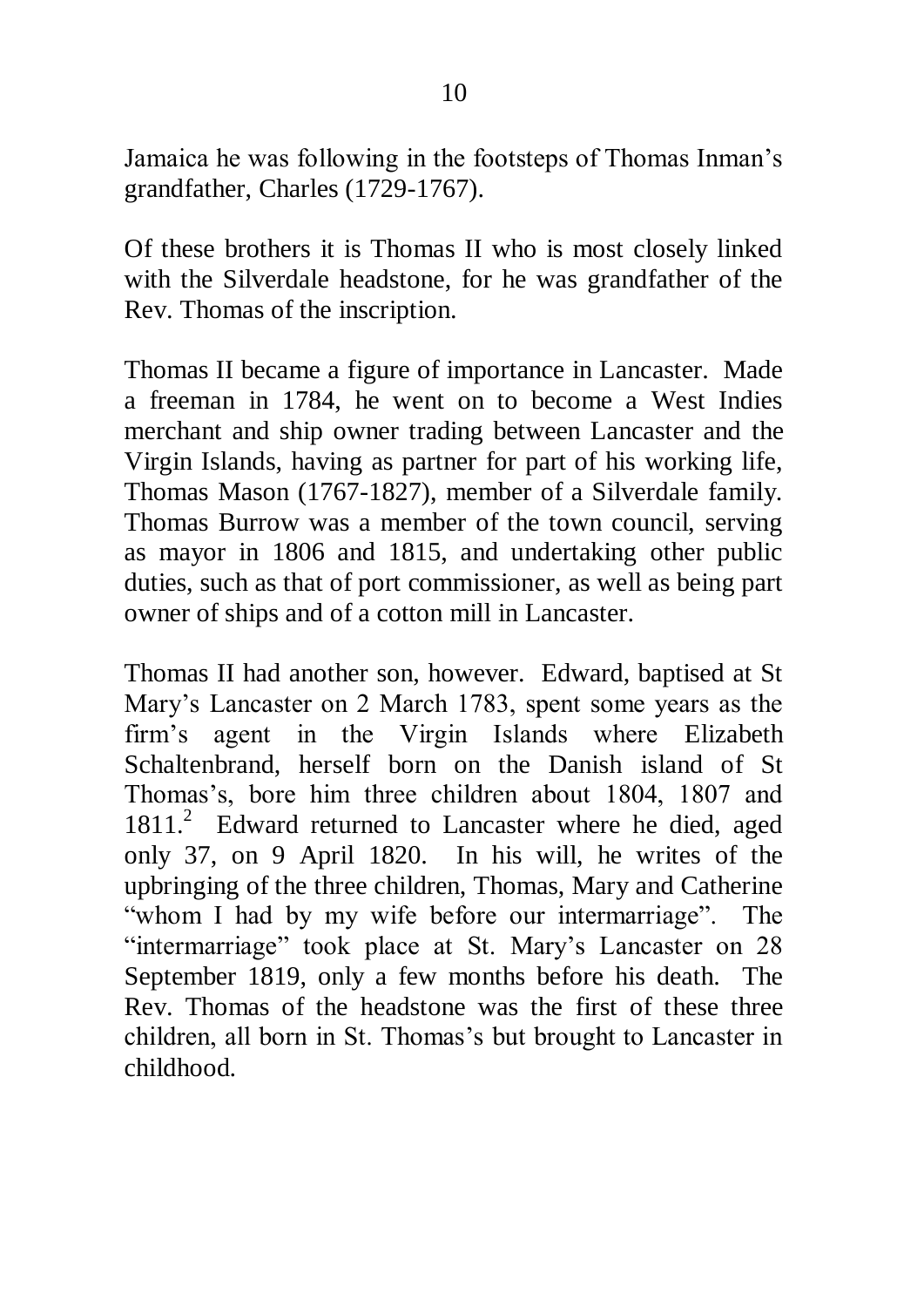In 1822, two years after his father"s death, Thomas became a pensioner at Queen"s College, Cambridge, where he matriculated in 1824 and was awarded a BA in 1828. The following year he was ordained. After a curacy near Maidenhead, in 1833 he became Perpetual Curate of the chapel at Pinner, Middlesex, an appointment in the gift of the vicar of Harrow, with a stipend of £75 and a house. There he remained until his sudden death, intestate, on 15 September 1861. He was 56 and had served there for 30 years. The people of Pinner subscribed to the purchase of a five-light stained glass window at the east end of the church in his memory. It is there today.<sup>3</sup> The Rev. Thomas married twice. His first wife was Elizabeth, eldest of the five children of the Rev. John Gathorne (b. Kirkby Lonsdale 1780, d. 1831) and grand-daughter of the Rev. Robert Housman, founder and first incumbent of St. Annes's chapel in Moor Lane, Lancaster, now the Duke"s Theatre. They were married in Lancaster on 11 October 1836.

From this first marriage there was a daughter, Mary Elizabeth, born in Pinner in August 1837. But little more than a year later, on 3 October 1838, Elizabeth, Thomas's wife, aged 23, died of "fever" following the birth of a son, Edward George. She was buried in Pinner churchyard where baby Edward George joined her on 27 April 1839. Seventeen years later, on 16 July 1856, the Rev. Thomas himself performed the marriage ceremony of his daughter Mary Elizabeth to Charles Hill, a Bristol merchant and ship builder. They were to have two sons, Charles Gathorne Hill (1857-1934) and Edward Burrow Hill (1859-1897) and two daughters before Mary Elizabeth died in 1864.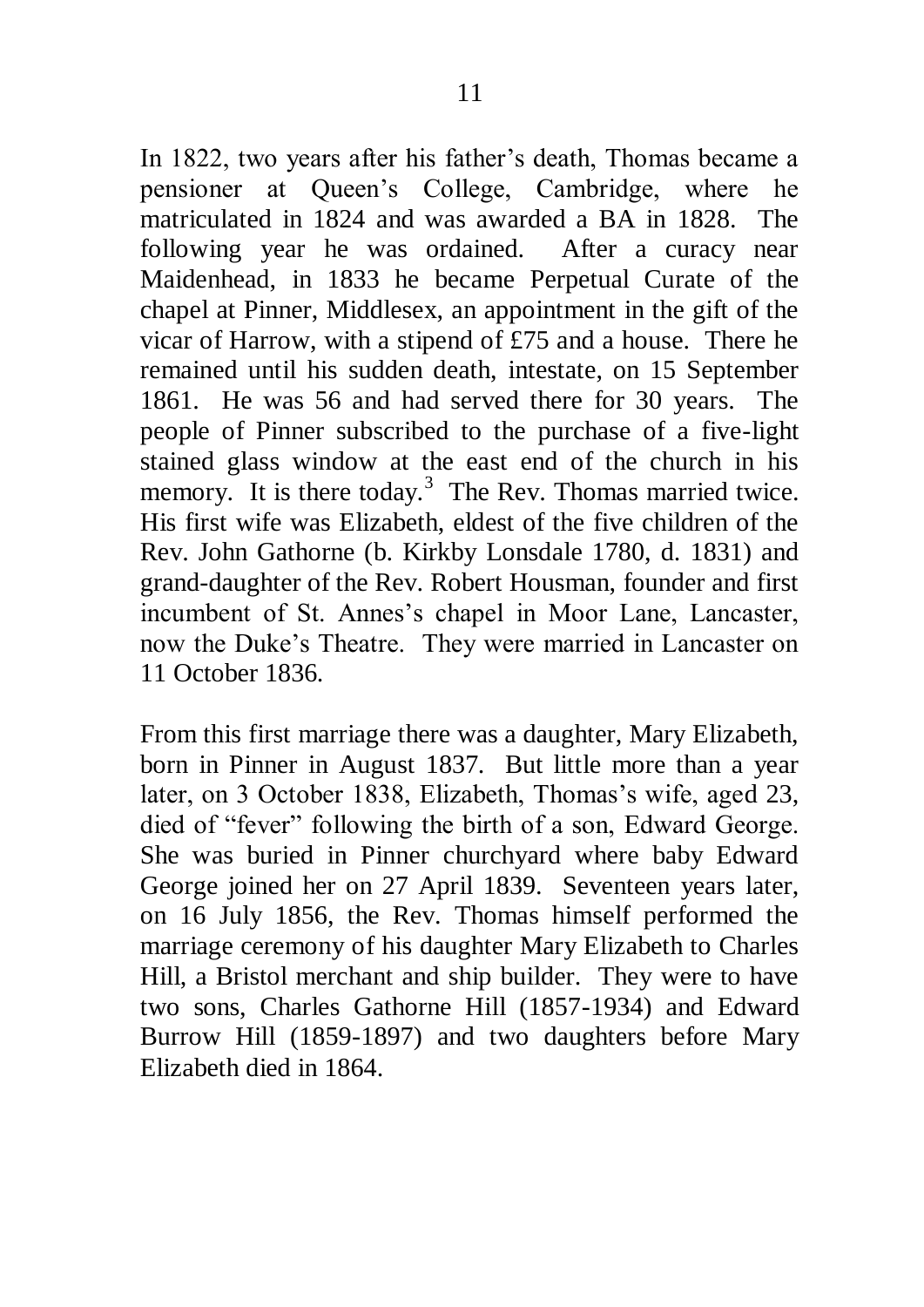The Rev. Thomas's second marriage took place on 9 December 1841 in Manchester. His bride, the Sarah of the inscription, born about 1817, was one of the daughters of John Chippindall, a calico printer in Manchester but of an oldestablished Blackburn family, who about this time moved with his wife and some of his grown-up children to Lancaster where he had family connections. His wife, Sarah's mother, was Mary Higgin, a daughter of John Higgin, governor of Lancaster Castle, and Mary Housman, a sister of the Rev. Robert of St. Annes's. One of Mary Higgin's brothers was Thomas Housman Higgin, a figure prominent in  $19<sup>th</sup>$  century Lancaster who had acted as Edward Burrow"s executor and trustee and was George Burrow II"s partner as owner of a cotton spinning mill in Lancaster. Another brother was John Higgin the Town Clerk. Letitia Higgin, wife of George Burrow II, was her mother's sister. Of the next generation Col. W.H. Chippindall (c.1850-1942), local historian whose papers are kept in Lancaster Reference Library, was Sarah"s nephew. There was one child of this marriage, Agnes Letitia, baptised by her father on 25 November 1842 at Pinner.

When the Rev. Thomas died in September 1861, his widow Sarah and Agnes Letitia, their daughter moved from the parsonage in Pinner to Lancaster. This was the natural thing to do, for not only did Sarah now have her widowed father and three unmarried sisters living in the town, but she, as the Rev. Thomas"s heir, had become the owner of the house in Fenton Street which had been built for Thomas Inman. Four years before, the Rev. Thomas had been the sole executor of the will of his aunt Elizabeth, Thomas Inman"s widow. He was to have possession of the Inman house and land in Fenton Street, as well as of some property in County Durham, although his uncle George Burrow II (who was to inherit the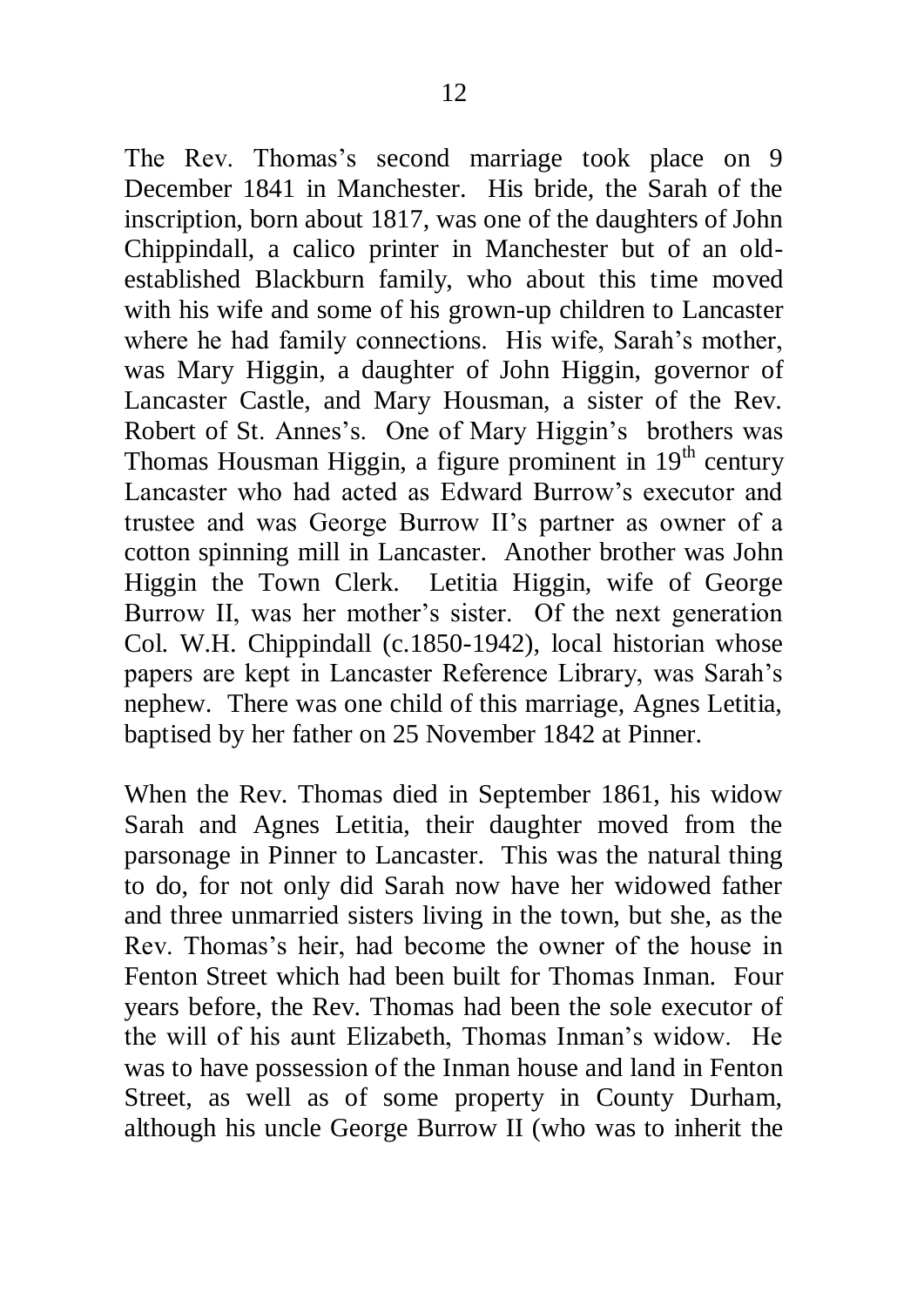rest of her estate) and his wife Letitia née Higgin, were to have the use of it during their lifetimes. It was probably in this house that Sarah and her daughter took up residence at some time following the Rev. Thomas's death; they were certainly there at the 1871 census. George died there only two months after his nephew, Letitia, his widow, died in April 1864, leaving the bulk of her estate to her three unmarried Chippindall nieces, Sarah"s sisters.

The Rev. Thomas Burrow"s widow Sarah, née Chippindall, and their daughter Agnes Letitia, lived at what is now no.5 Fenton Street, Lancaster, from perhaps 1861 until 1888. During that period they had both relatives and acquaintances in the town. Sarah"s unmarried sisters lived nearby, first in High Street, later in Westbourne Road where her father died in 1873 and her sister Lucy died in 1881; the other two sisters, Fanny and Maria, lived there until 1902 and 1903 respectively. There were Higgin and Housman relatives, too. As for Burrow relatives, the Rev. Thomas's sister Mary Burrow moved to Morecambe from Brighton after the death of her younger sister there in 1883. Brighton had been their home since at least 1850; their mother had died there in 1860.

Among Sarah"s close acquaintance in Lancaster was Julia Ripley (1804-1881), engaged in carrying out the wish of her late husband to use his considerable wealth in founding an orphanage in Lancaster modelled on the Liverpool Blue Coat School. Although as a merchant Thomas Ripley (1790-1852) had operated entirely out of Liverpool, trading first with the West Indies, then with the Far East, he had begun his career in Lancaster as apprentice to Thomas Burrow II, the Rev. Thomas"s grandfather. Ripley Hospital (now Ripley St. Thomas Church of England High School) was opened with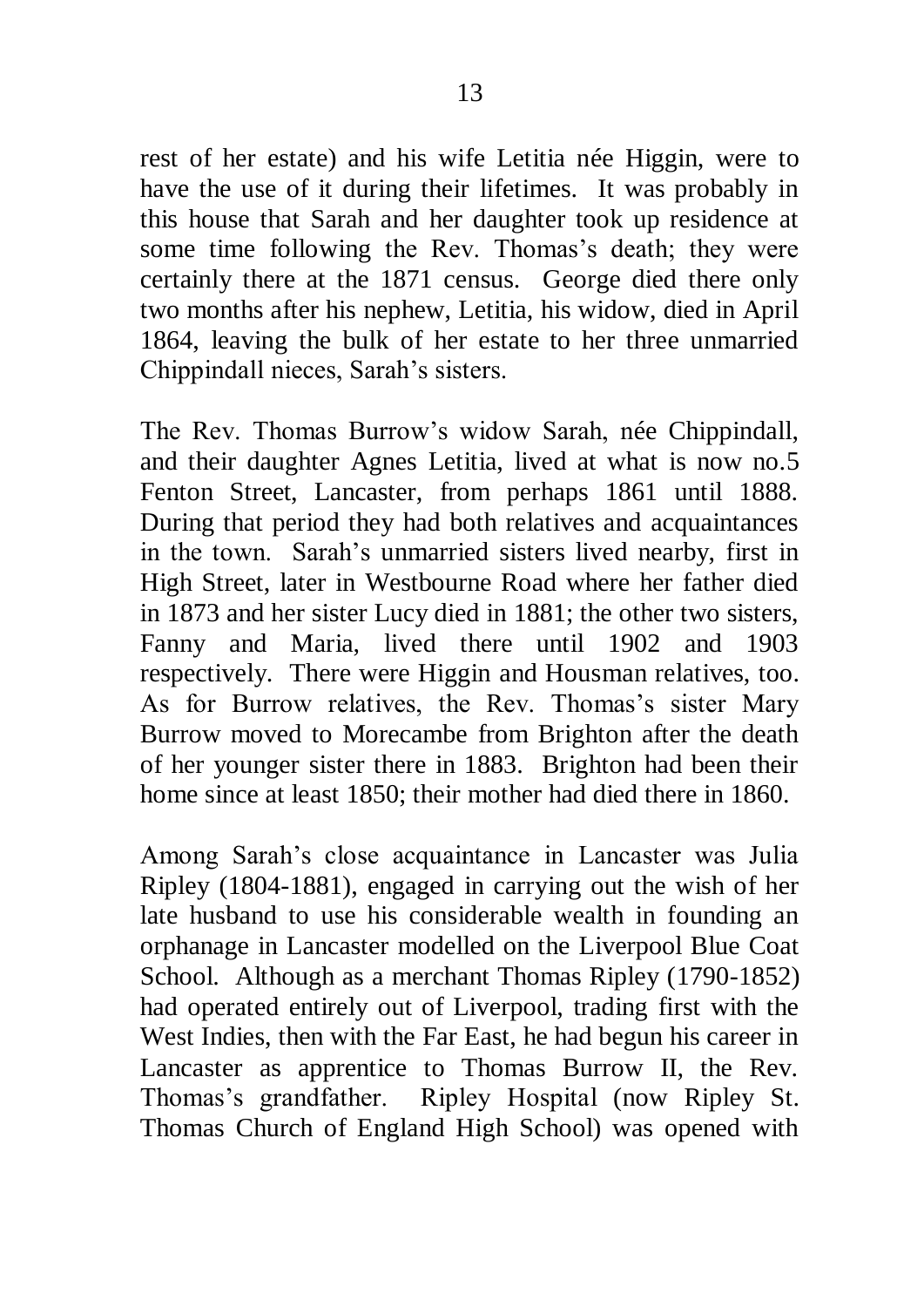due ceremony on 3 November 1864. The Chippindalls were present. Indeed they had been involved in the project from the start: Sarah"s father and sister are listed among the guests at the laying of the foundation stone on 19 January 1856, as are George and Letitia Burrow. Her father was a member of the committee charged with collecting subscriptions to the fund financing the procession held at the grand opening.<sup>4</sup>

At some time, Sarah purchased a block of land in Arnside, comprising two adjacent properties, houses called Arnmoor and Springfield, each with garden and orchard, as well as two cottages. She and Agnes Letitia left Lancaster about 1888 to settle at Arnmoor, taking with them two servants from their Fenton Street house which was to be let. The younger of the servants was Isabella Wilson, originally from Dalton in Westmorland, just north of Priest Hutton, who had come to work for George and Letitia Burrow in 1858 as a 22-year-old housemaid and was to remain with Sarah and then Agnes Letitia at least until 1905.

Why did they move away from Lancaster? Perhaps Sarah"s involvement with Julia Ripley provides a clue, for her house in Arnside became known locally as "the Orphans" Home". One of Sarah"s charitable works was to take in orphan boys from Ripley Hospital when they needed accommodation and care during their holidays as she had done in Fenton Street.

Sarah died on 1 February 1900 aged 83, naming Agnes Letitia as her sole heir and executrix. However, subsequent events suggest that Sarah and her family were already aware that Agnes would not be able to manage her affairs. Within months of Sarah"s death the Chippindalls, represented by Sarah"s oldest surviving sibling, the Rev. John Chippindall of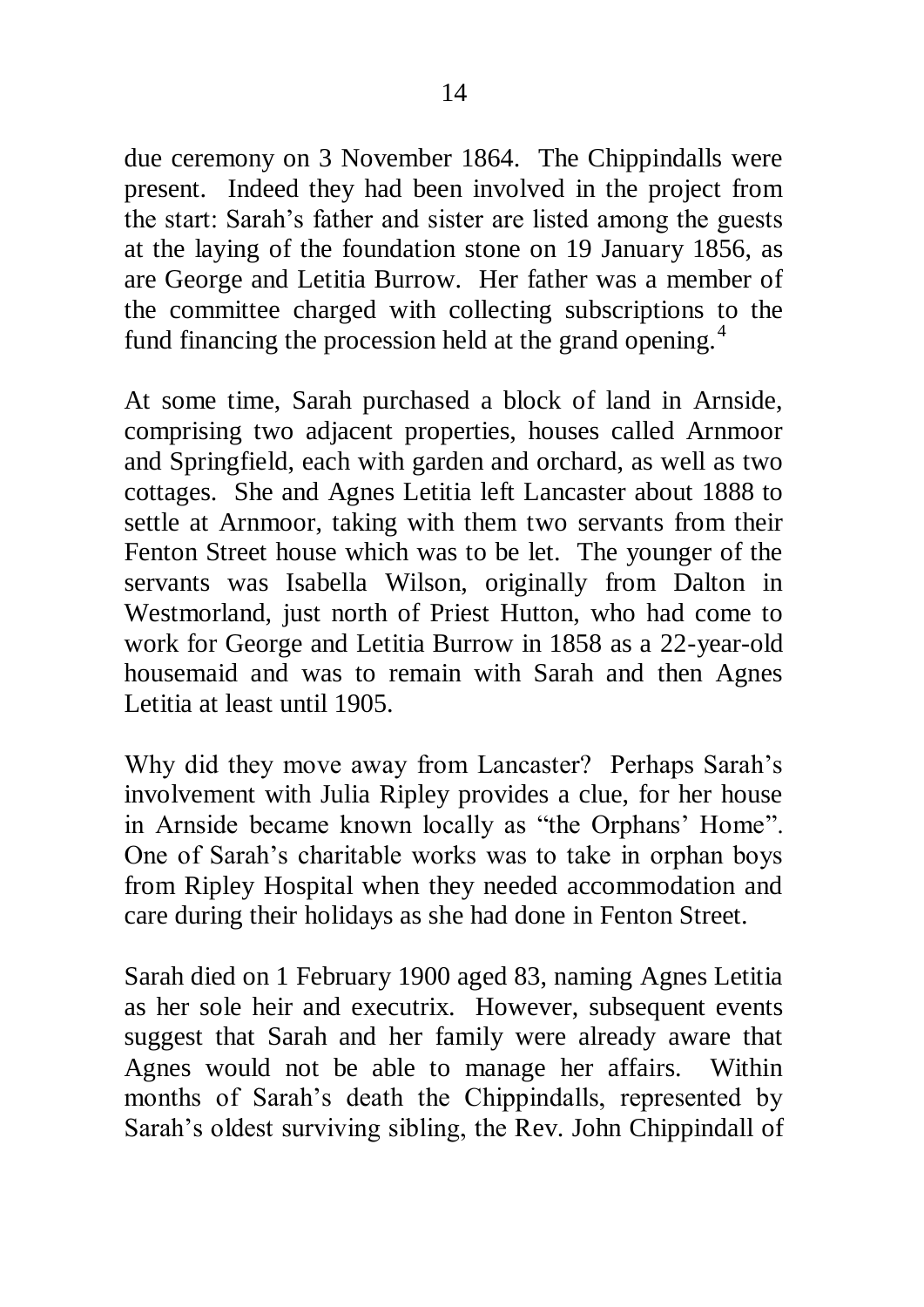Cheetham Hill, Manchester, applied for management of her financial affairs to be put on an official footing. The Commissioner in Lunacy accordingly appointed as her receiver, Robert Palmer, manager of the Kirkby Lonsdale branch of the Lancaster Bank, whose wife was Mary Ann Chippindall, Sarah"s niece (and Col. Chippindall"s sister). Agnes continued to live at Arnmoor, receiving the income from her estate in monthly instalments of £35.

As time passed, however, disquiet increased. The state of the house and of Agnes herself made it clear that she was not being cared for properly. Suspicion was cast upon both the competence and the honesty of the servants she had engaged on the death of the elder of the two who had accompanied her from Lancaster. So great was the deterioration and so untoward was the behaviour of those supposed servants with their hangers-on, that neighbours ceased calling. At one point the faithful Isabella Wilson was obliged to call the police.

The crisis came late in 1904 when Robert Palmer on one of his regular visits discovered that Agnes and servants were no longer at Arnmoor. He reported their disappearance to the Commissioner. They were traced to Morecambe where Agnes was found living in rented rooms with her servants and the hangers-on at 1 Skipton Street and 9 Oxford Street. The move has not been explained. One suspects the influence of the new "servants", for Agnes herself had no connection with Morecambe, her aunt Mary Burrow having died in 1889. It was clear to the Commissioner in Lunacy that the 1900 arrangement was no longer adequate; this "well-educated gentlewoman of good social standing with charming manners" now needed to be protected from those by whom she was surrounded and to be cared for in a manner "suitable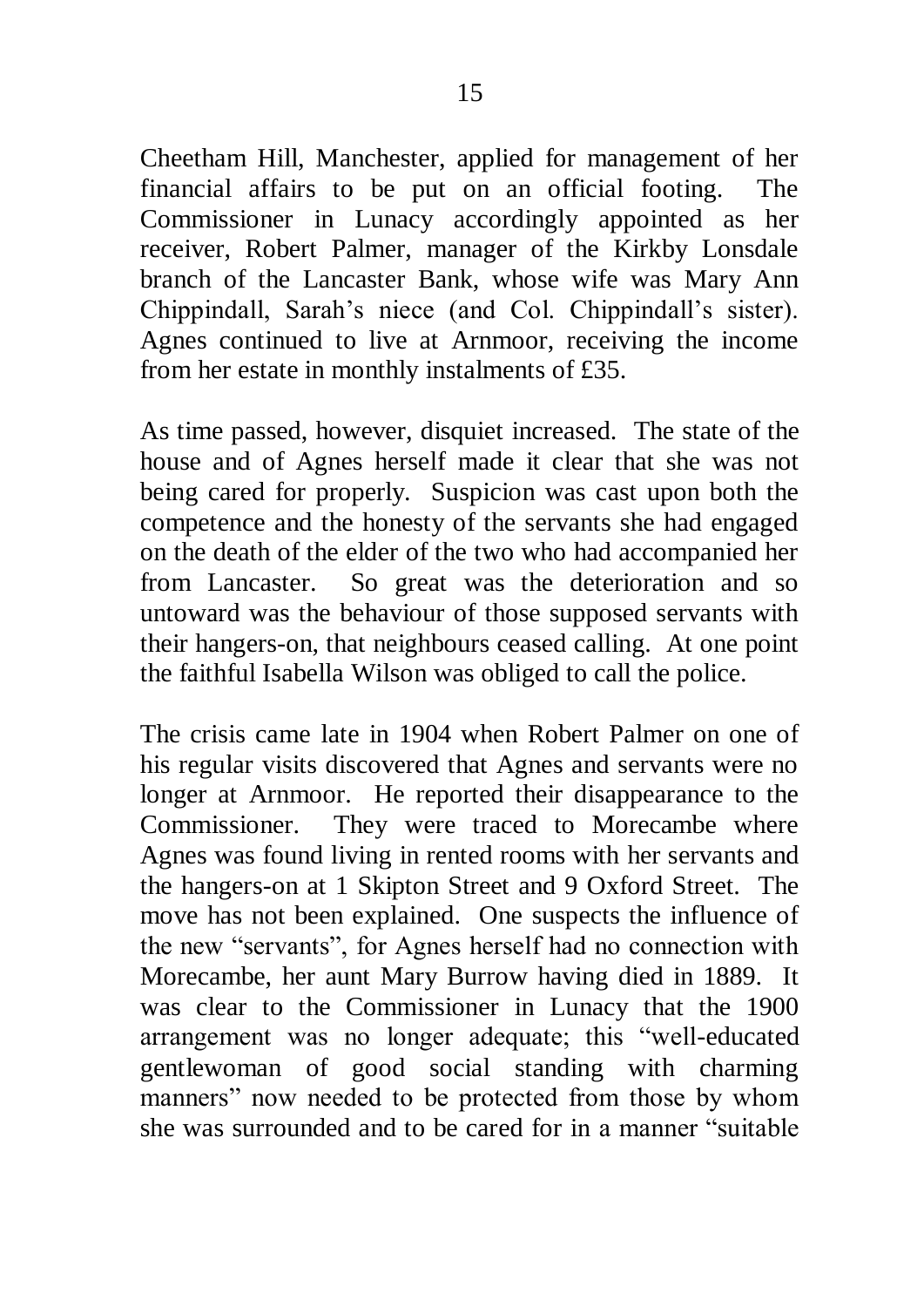to her position in society". The Commissioner therefore directed Agnes"s nearest relative, Charles Gathorne Hill of Bristol, to present a petition in order to initiate the enquiry needed as a preliminary to authorising action being taken for her care. Gathorne was a grandson of the Rev. Thomas by his first wife and Agnes"s "nephew of the half blood" and her heir-at-law. He was carrying on his father's business in Bristol as a shipbuilder and ship owner, his father, the Rev. Thomas's son-in-law, having died only three months before Sarah. At probate his effects had been valued at £260,000, a very different order of wealth from that of the Burrows and Chippindalls.<sup>5</sup>

The enquiry could have taken place in private as the Master in Lunacy recommended. However, Agnes had been advised that a hearing before a jury would prevent her being committed to an institution, which she dreaded. It was bad advice for not only was there no such danger but a public enquiry would mean the presence of the press. As a result, no fewer than 115 column inches were devoted to it over two editions of the *Lancaster Guardian* under the title "Lunacy Enquiry at Lancaster' and 110 column inches of the *Westmorland Gazette* under "The Delusions of a Lady" and 'The Arnside Lunacy Case'.

The enquiry was held on 13, 14, and 15 April 1905 in Lancaster Castle before the Master in Lunacy, with King"s Counsel for both petitioner and respondent, and a special jury of 23 (paid for by Miss Burrow herself: their fees amounted to £70). Witnesses were called from both Arnside (the local policeman, shopkeepers, neighbours) and Morecambe (landladies) as well as Robert Palmer, a Chippindall uncle, and the faithful servant Isabella Wilson, though not the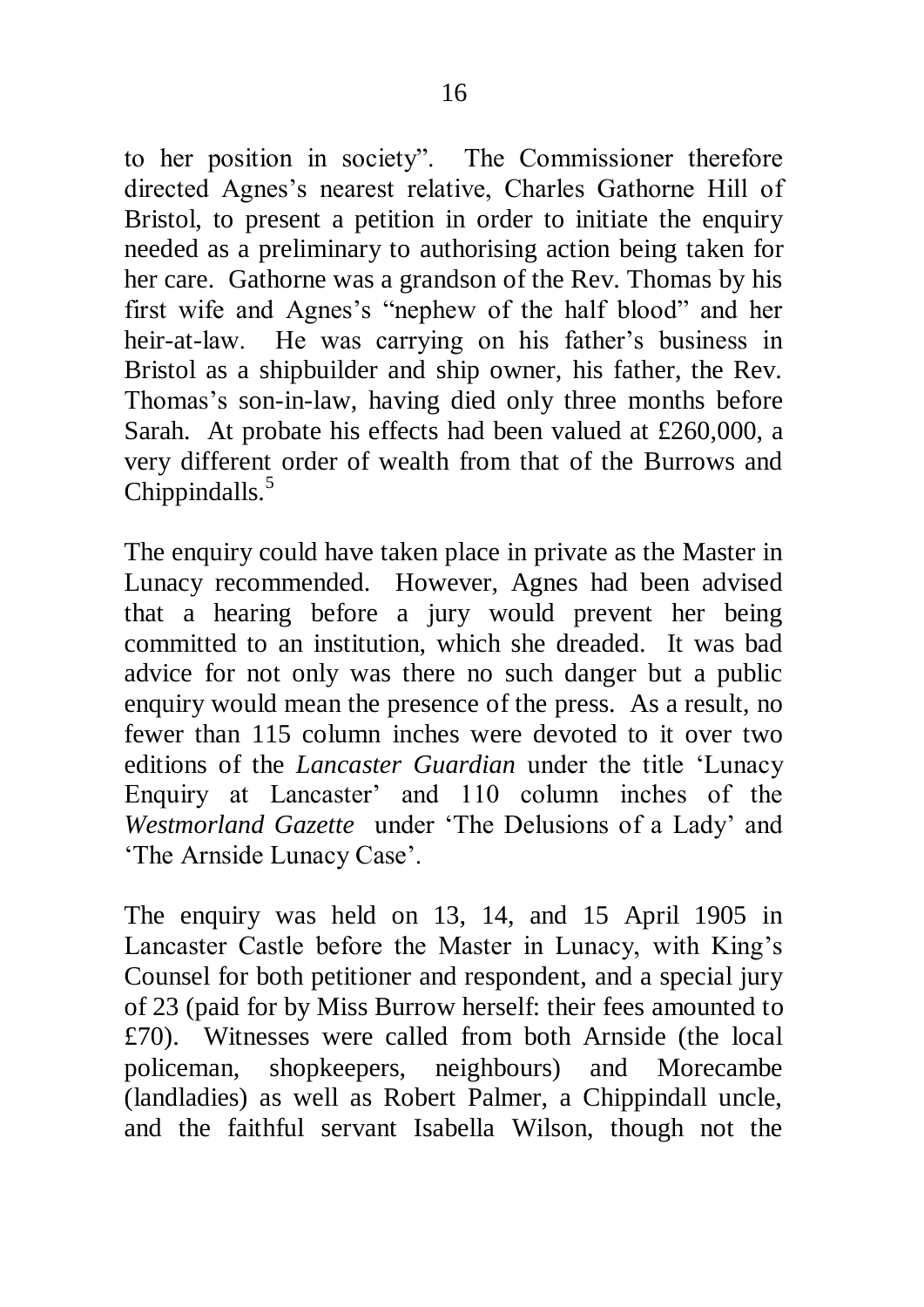manipulative new "servants" – they had disappeared. The jury reached the expected decision, namely that she was unable to manage her affairs but was not a danger to herself or to others. It was therefore decided that steps should be taken to provide the care "appropriate to a lady of her standing".

A Lancaster firm of solicitors<sup>6</sup> was appointed to be her trustees and for the next 25 years, almost until her death, she continued to live in her Arnside home, Arnmoor, with companions to care for her. She died, however, in 1930 aged 88, not in Arnside but at Chapel-le-Dale in a house, Springcote, possibly the home of one of her carers, where people of means in poor health were looked after. Her funeral at Silverdale, advertised in the *Lancaster Guardian*, took place on Friday 28 March.

Her heir, Charles Gathorne Hill, died at Clifton on 11 December 1934. His descendants still live in the Bristol area<sup>7</sup> but there are no longer Burrows of Thomas I"s line either in Thornton-in-Lonsdale, or in Lancaster, or in the townships of Warton.

SOURCES<sup>.</sup>

Parish Register of Lancaster, Thornton in Lonsdale, Pinner. Lancaster Apprenticeship Rolls and Freeman Rolls. Arnside Electoral Register. Probate Records. Census returns: Lancaster, Arnside, Pinner, Somerset. Newspapers: *Lancaster Gazette, Lancaster Guardian, Harrow Gazette, Westmorland Gazette. Alumni Cantabrigiensis* John Charles Gathorne Hill: *Shipshape and Bristol Fashion*, Bristol, 1951, revised edition 1983. Col. W.H. Chippindall"s papers in Lancaster Library.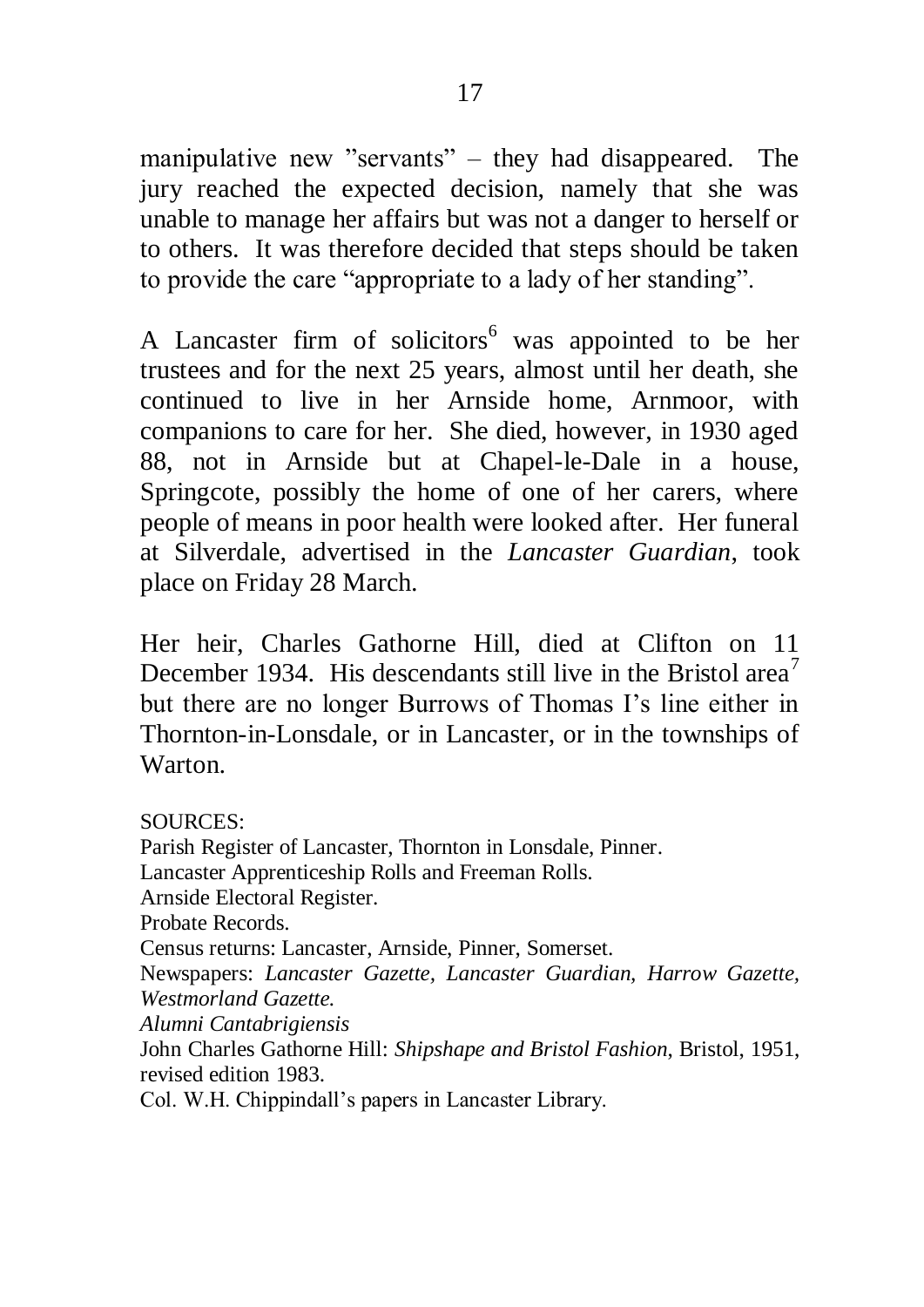<sup>3</sup> I am indebted to J.S. Golland of Pinner Local History Society for information and also for photographs of the memorial window and of the Rev. Thomas"s grave in Paine"s Lane cemetery, Pinner.

<sup>4</sup> Linda Moorhouse: *The opening of Ripley Hospital, Lancaster*, n.d.

 $<sup>5</sup>$  Their "effects" at probate were closer to £6,000: the Rev. Thomas</sup> Burrow (d.1861 intestate) £5,000; his aunt Elizabeth Inman (d.1857) under £4,000; his uncle George II (d.1861) under £6,000; George's widow Letitia (d.1864) under £5,000; the Rev. Thomas's mother  $(d.1860)$  under £450; his younger sister  $(d.1883)$  £53; his elder sister (d.1889) £2,600; his widow Sarah (d.1900) £8,445; their daughter Agnes Letitia (d.1930) £10,000.

As for the Chippindalls, Sarah's father John (d.1873) left under £7,000; her sister Lucy (d.1881) £5,200; her sister Fanny (d.1902) £6,700; her sister Maria (d.1903) £12,500 which would include Fanny's effects since Maria was her heir.

Agnes Letitia"s heir Charles Gathorne Hill"s effects were valued for probate at £52,580.

- <sup>6</sup> Probably Maxsted, Gibson and Sturton, the partnership which in earlier guise had been that of John Higgin, the Town Clerk mentioned above, and Agnes Letitia"s uncle.
- $7$  I should like to acknowledge the help of Bristol Central Library in tracing the Hill family and providing information about their shipping interests.

Margaret Bainbridge, Lancaster, October 2000

 $\overline{a}$ <sup>1</sup> Michael Wright: "The Inman family of Lancaster and Hill House, Silverdale", *Mourholme Magazine*, 1999-2000, no.2.

<sup>2</sup> According to Col Chippindall"s notes of the Burrow family kept in Lancaster Reference Library, Edward"s wife was a mulatto. However, confirmation of his has not been found.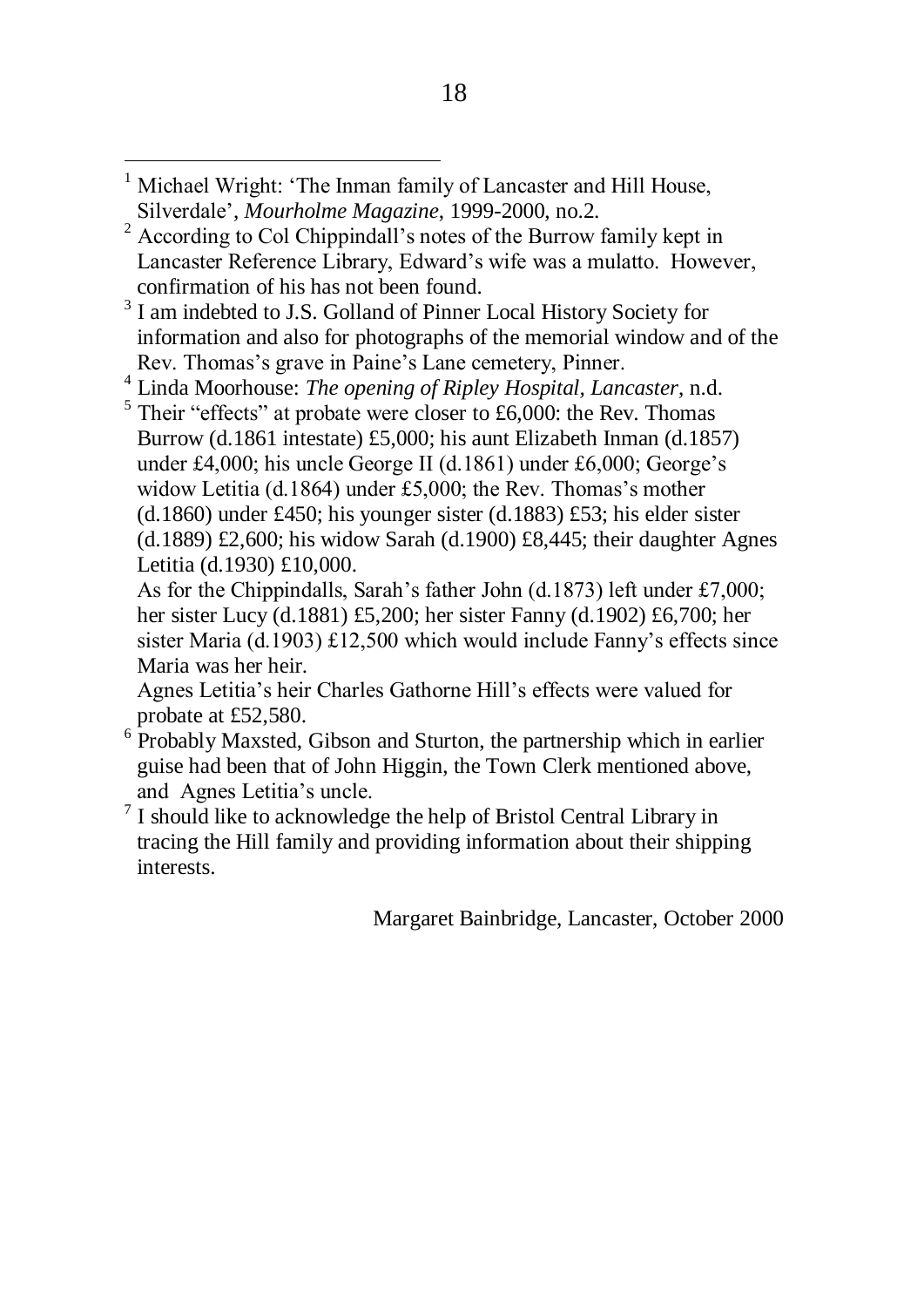#### **GUNPOWDER TREASON Jenny Ager**

*Remember, remember the fifth of November Gunpowder treason and plot We see no reason Why Gunpowder treason Should ever be forgot.*

*Guy Fawkes, Guy Fawkes, t"was his intent To blow up King and Parli"ment. Three-score barrels of powder below To prove old England"s overthrow; By God"s providence he was catch"d With a dark lantern and burning match. Holloa boys, holloa boys, let the bells ring. Holloa boys, holloa boys, God save the King!<sup>1</sup>*

I was doing some work using the Warton Parish Vestry Minutes for the years 1830 – 1850 and found some entries which intrigued me and encouraged me to investigate further. $2$ In the report of the vestry meeting held on  $11<sup>th</sup>$  June 1830 by the "*Churchwardens for the Parish of Warton To Set the accounts due against the said Church*", in addition to 5s paid to the organist, 10s to Margaret Holm for cleaning the church and other matters including such items as church repairs, communion wine and fox heads, was the sum of £3 7s. 0d. "*To the 5th of November Super & Drink*". The vestry minutes had no more mention of  $5<sup>th</sup>$  November until the meeting on 19th June 1834, when there was a note saying "*The fifth of November Expences Not To Exceed two Pounds*", in fact only 13s. 11d. had been spent and the following year £2.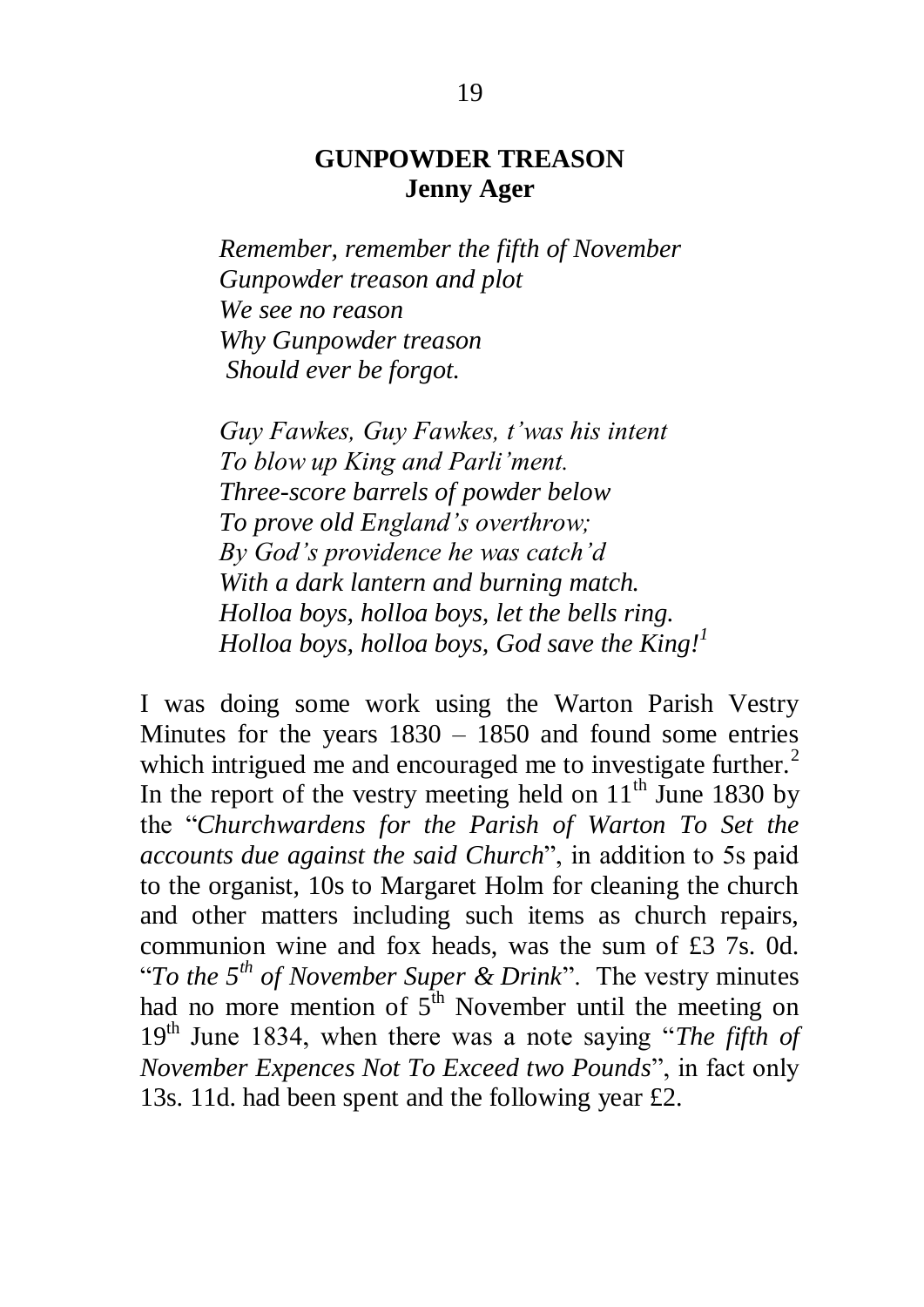In spite of the autumnal shop displays in recent years featuring pumpkins and witches and ghouls and ghostly creatures in homage to Halloween, we still remember  $5<sup>th</sup>$ November as Bonfire Night, when we light bonfires and let off fireworks. When we burn the effigy of Guy Fawkes, we are remembering one of the conspirators who tried to blow up the House of Lords on the day of the State Opening of parliament in 1605 and so remove the protestant King James I. It is believed by historians that the plot was a genuine but desperate attempt to re-establish the Catholic religion. Why would the church wardens of Warton Parish spend money for 5<sup>th</sup> November?

Following the arrest of Guy Fawkes on  $5<sup>th</sup>$  November 1605, the subsequent trial for high treason and executions of Fawkes and his co-conspirators in January 1606, legislation was passed by parliament – "*An Act for a Publick Thanksgiving to Almighty God, every Year, on the Fifth of November*" so that the day would be observed as a thanksgiving for "*the joyful day of deliverance*".<sup>3</sup> This Act remained in force until 1859.

The day was, from the beginning, marked by the ringing of church bells and by bonfires and fireworks. A form of service was added to the prayer book for use in church services on the day – "P*rayers and Thanksgiving to be used by all the King"s Majesties"s loving Subjects, for the happy deliverance of his Majesty, the Queen, Prince, and States of Parliament, from the most traiterous and bloody intended massacre by gunpowder, the 5 of November, 1605."* The Act of Parliament was also to be read. Both expressions of thankfulness and anti catholic feelings among protestants in the country found expression in the form of words in the prayer, "…*we yield thee our unfeigned thanks and praise for*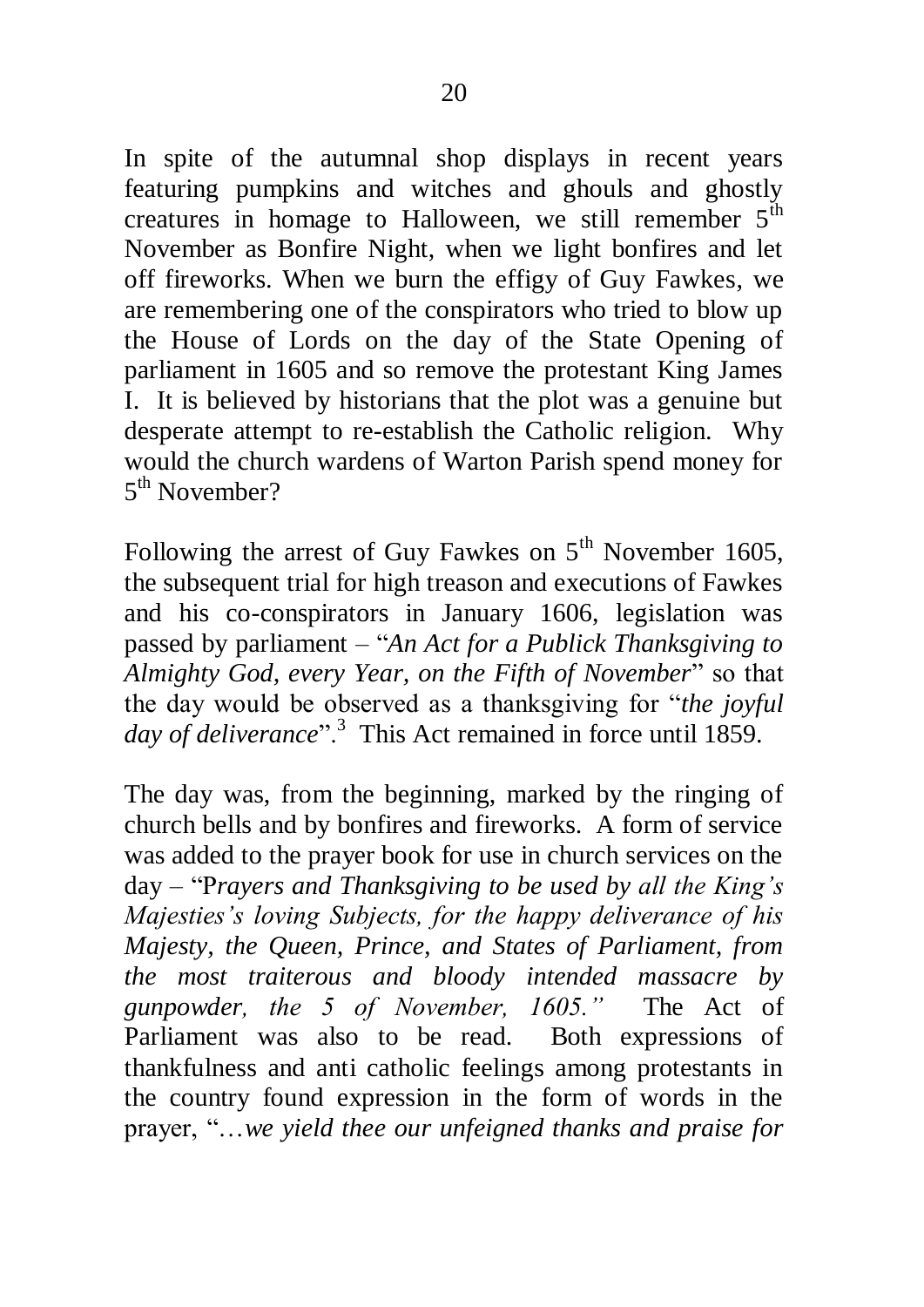*the wonderful and mighty deliverance of our gracious Sovereign King James the First, the Queen, the Prince and all the Royal Branches, with the Nobility, Clergy and Commons of England, then assembled in Parliament, by Popish treachery appointed as sheep to the slaughter, in a most barbarous and savage manner, beyond the examples of former ages*...".<sup>4</sup>

Reports in the local newspapers in the early nineteenth century describe celebrations in the area, with "*rockets, crackers &c. and some discharge of small cannon*". In 1837 November 5th fell on a Sunday and "*appropriate sermons were preached, and…the impressive service for the day was*  duly read".<sup>5</sup>

Gunpowder treason seemed to gradually slip from the consciousness of the population until in 1850, Pope Pius IX (Pope Nono or Nino) issued a Papal Bull re-establishing the Catholic hierarchy in England, by establishing the Archdiocese of Westminster with twelve other bishoprics around the country. This was opposed by the Prime Minister Lord John Russell and the press was full of indignation at what was termed "The Papal Aggression".

The Lancaster Gazette reprinted an article from The Times describing events in London, with processions featuring "*a colossal Guy 16 feet in height … the new Cardinal Archbishop of Westminster, attired in the gaudy canonical robes of the Romish church*" and people dressed up as comic nuns and monks, fireworks and bonfires in the suburbs and slogans on display such as "*God to preserve Queen Victoria*  from the Pope and Popery".<sup>6</sup> The Lancaster Gazette and Lancaster Guardian reported November 5th celebrations from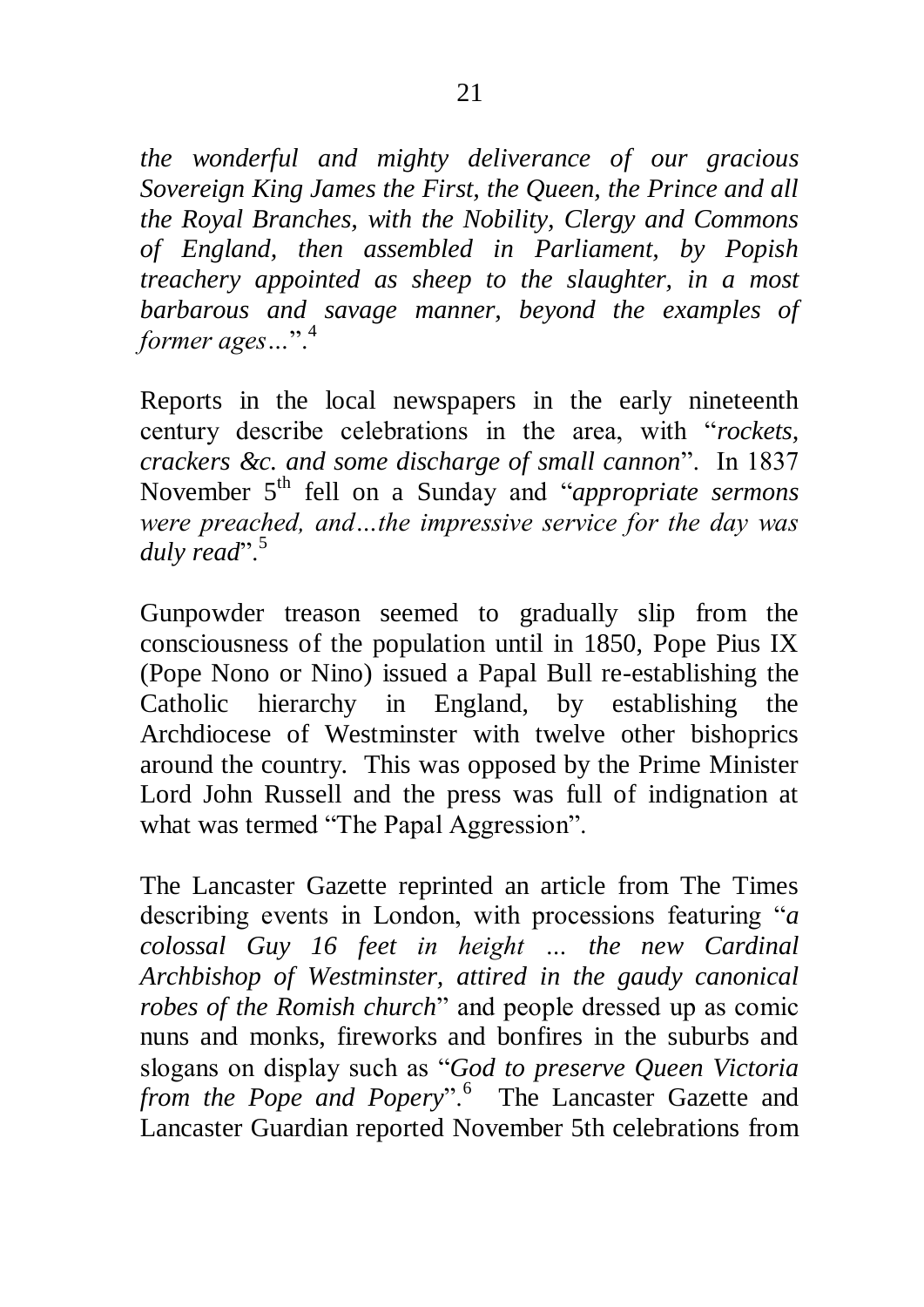all around the area. At Hawshead and Sawrey six barrels of tar were used on the bonfire although some of the "*hundreds of yokels*" who watched the scene "*thought six barrels of tar might have been better laid out than burning them in memory of the Popish scheme, in making "salve for "t sheep"*. Nearer to Warton, it was reported that Milnthope had fireworks a large bonfire and in spite of the addition of "*all kinds of firearms*", the day "*passed over without any accident*". The report also mentioned that the day was commemorated by other fires around the neighbourhood, maybe that included some of the townships of Warton, although they are not mentioned by name.<sup>7</sup>

No doubt church accounts the length and breadth of the country included an allowance for the celebration of  $5<sup>th</sup>$ November, probably for paying the bell ringers rather than for buying fireworks. But it would be intriguing to know what the "*Super & Drink*" in Warton in 1830 consisted of. Did our ancestors eat baked potatoes and parkin washed down with mulled wine and with treacle toffee to finish, like we might? It is interesting to speculate, but we will probably never know.

 $\overline{a}$ <sup>1</sup> House of Commons Information Office, "The Gunpowder Plot" *Factsheet G8* (London: House of Commons, 2006)

<sup>2</sup> Warton Parish Vestry Minutes PR 572, Lancashire Record Office, Preston.

 $3$  3 James I, cap1.

<sup>4</sup> Book of Common Prayer 1606 and 1662.

<sup>&</sup>lt;sup>5</sup> Lancaster Gazette November 8<sup>th</sup> 1834; November 7<sup>th</sup> 1835; November  $11<sup>th</sup> 1837$ .

<sup>&</sup>lt;sup>6</sup> Lancaster Gazette November 9<sup>th</sup> 1850.

<sup>&</sup>lt;sup>7</sup> Lancaster Gazette November 9<sup>th</sup> 1850; Lancaster Guardian November  $9<sup>th</sup>$  1850.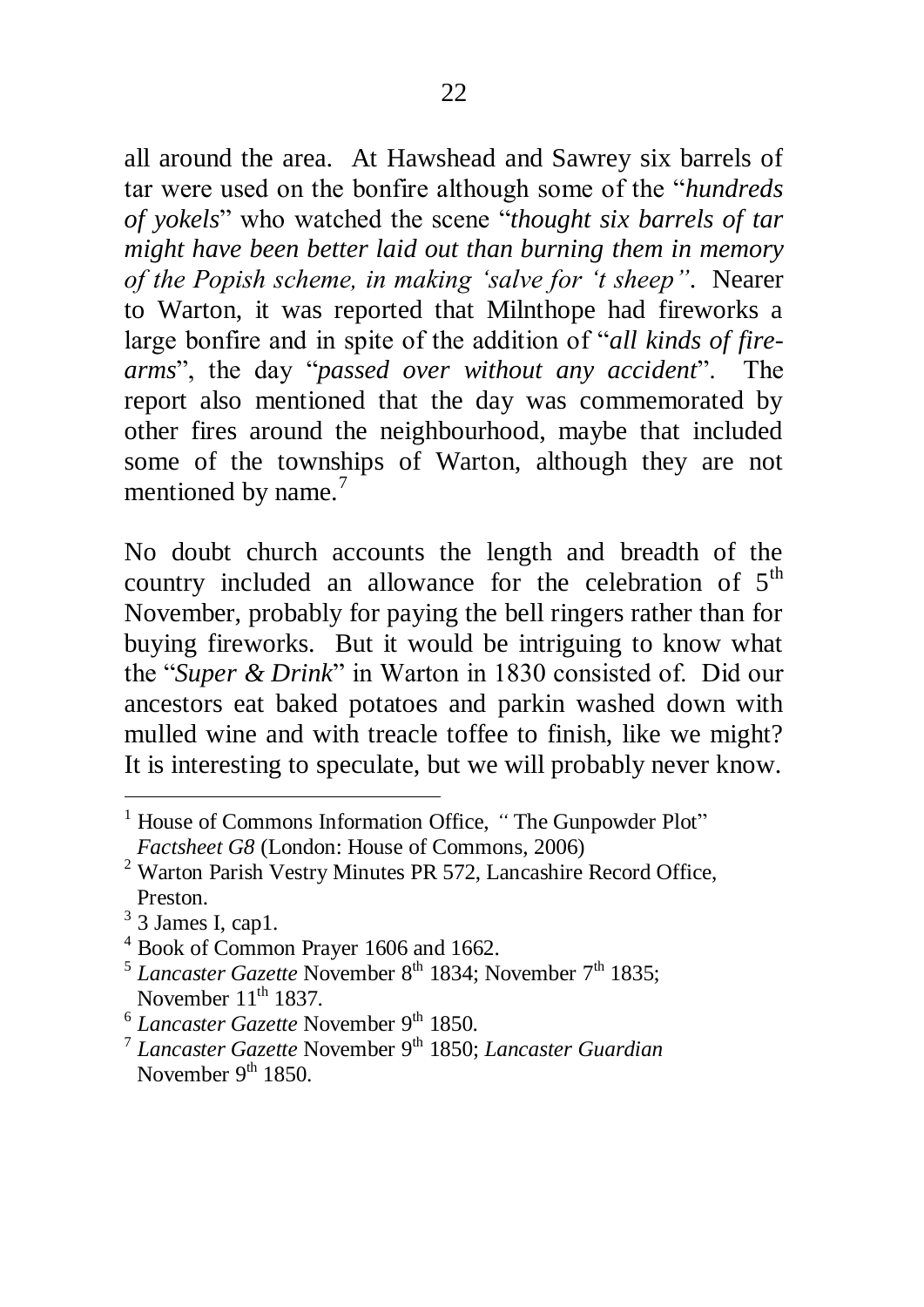### **REPORTS OF EVENING MEETINGS**

# **March 8th 2007 - Inn Signs**

Peter Marshall"s talk "Inn Signs" was well illustrated by his many slides, and was light hearted and amusing, while at the same time being informative.

The origins of inn signs are many. Some originate from features on the inn itself, such as The Sundial; others reflect a trade once carried on in the building, such as The Wheel, where a wheelwright once worked; yet others stem from local features, such as The Bridge (for example, in Kendal), or Belle Vue. Some of these features are no longer extant, as in The Bridge at Tatham. Some appear to be misnomers, such as The Hornby Castle in Preston; the reason for this is that the land in Preston belonged to landowners, who also had a Hornby Castle, in Yorkshire. In the same vein, "Eagle and Child" inns show that the Stanley family, whose arms this was, owned the land on which the inn is built. And why is there Norway Inn in Cornwall? Because ships bringing pitprops for Cornish mines from Norway docked locally.

Inn signs give a lot of latitude to the artists to use their invention; the Britannia (ship? statue? locomotive?); Three Cranes (in one case, three derricks). Some inn names derive from historic events or purposes, such as "The Ops Room" in Cornwall. Many are from the old guilds, such as The Green Dragon in Galgate, this being the coat of arms of the Weavers" Guild. Others are the Masons" Arms, and the Butchers" Arms.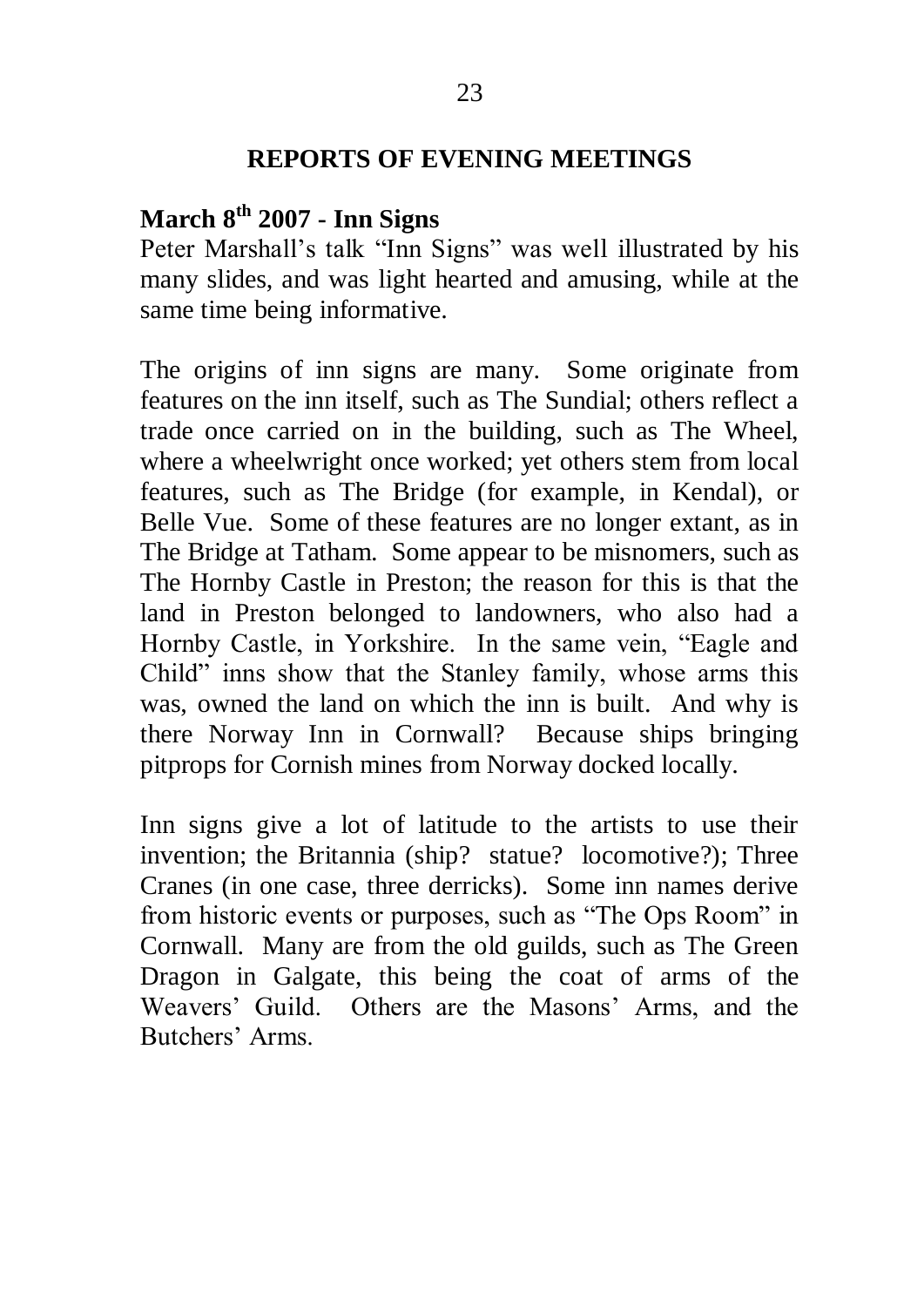The most common name is the Red Lion, with The Royal Oak being the second. The oldest is probably The Sun, possibly dating from Roman times.

**April 12th 2007 - The Slave Traders of Lancaster and Area** Following the AGM, Janet Nelson gave a talk on the slave trade in the Lancaster area. She started by mentioning that, although the Lancaster Gazette detailed the Parliamentary debate leading to the Act of Abolition, it made no mention of the trade in the Lancaster area, despite Lancaster being the fourth largest slaving port.

Janet outlined the history of the infamous "Triangular Trade", which was started as early as the fifteenth century. About 8 million slaves were shipped across the Atlantic over four hundred years.

Interestingly, Case Law in Britain in 1770 said that slaves in the UK must be freed, though there were probably only a few thousand domestic slaves in Britain itself. Certain local families, such as the Satterthwaites, gained a lot of wealth from the trade, and this wealth helped to fuel the rise of the middle classes generally. Other families, even Quaker ones, were indirectly involved. There was also a Furness connection, as the iron mined there was manufactured into goods, which helped to buy slaves. The sugar they then produced on the plantations was sold on to produce more wealth. Sambo, whose grave is at Sunderland Point, is the best known slave in the area, but 30 or 40 appear in baptismal registers. This talk was certainly very interesting, though somewhat sobering, as few people, until this year, realised how much the trade impinged on every aspect of life.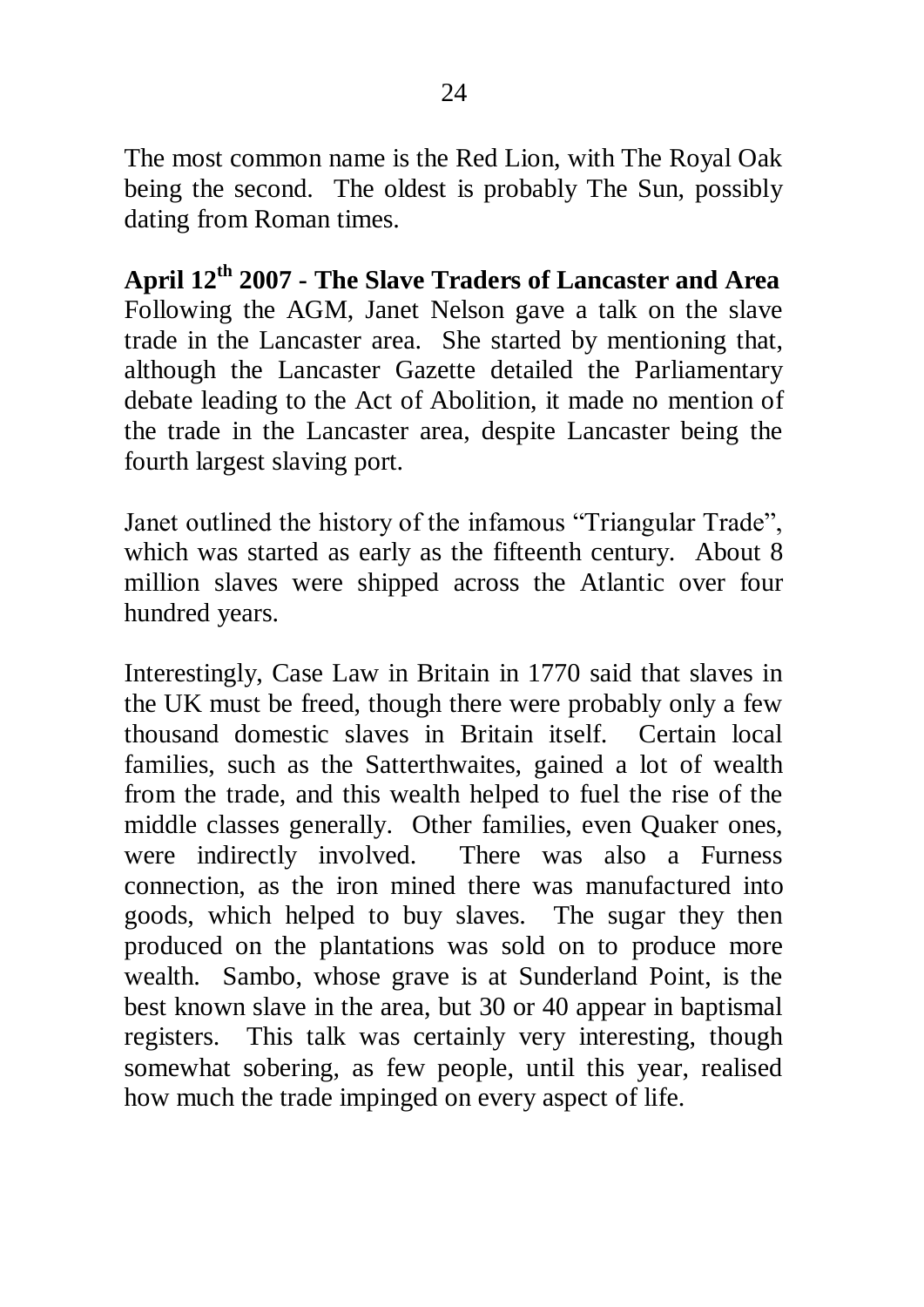#### **September 13th 2007 - The Big House: How it was in some of the mansions around Windermere through the voices of their employees**

Judith Shingler and Pam Kay launched the first meeting of new season with an excellent topic. They have been closely involved with the Ambleside Oral History Group, and selected the theme of "The Big House" for this occasion. They started by emphasising that oral history is the flesh on the bones of history. Knowing that recordings by themselves might be a bit difficult to grasp, they sensibly decided to illustrate their presentation with appropriate photographs and paintings, either of the houses and people involved, or of the period.

They chose five houses, two originating from the first half of the nineteenth century (Wanlass How and The Croft), and three dating from the end of the same century (Langdale Chase, Loughrigg Brow and Balla Wray). All these houses are located round the north end of Windermere, and the history of their building and occupation illustrates the influx of wealthy "offcomers", especially during the period 1890- 1920, and their life styles. Socially they mingled, sailing and chrysanthemums being two particular excuses for gettogethers. The children seemed to lead a very carefree outdoor life during their holidays here, except in the case of Langdale Chase, where no children were allowed. The period between the Wars saw the last flowering of that particular kind of society. During WWII the use of the houses became more utilitarian, as orphanages, or convalescent homes, or a Co-op holiday home. Since the War they have become hotels, or been converted into apartments. One of them, Balla Wray, which was a nursing home until two years ago, is still empty.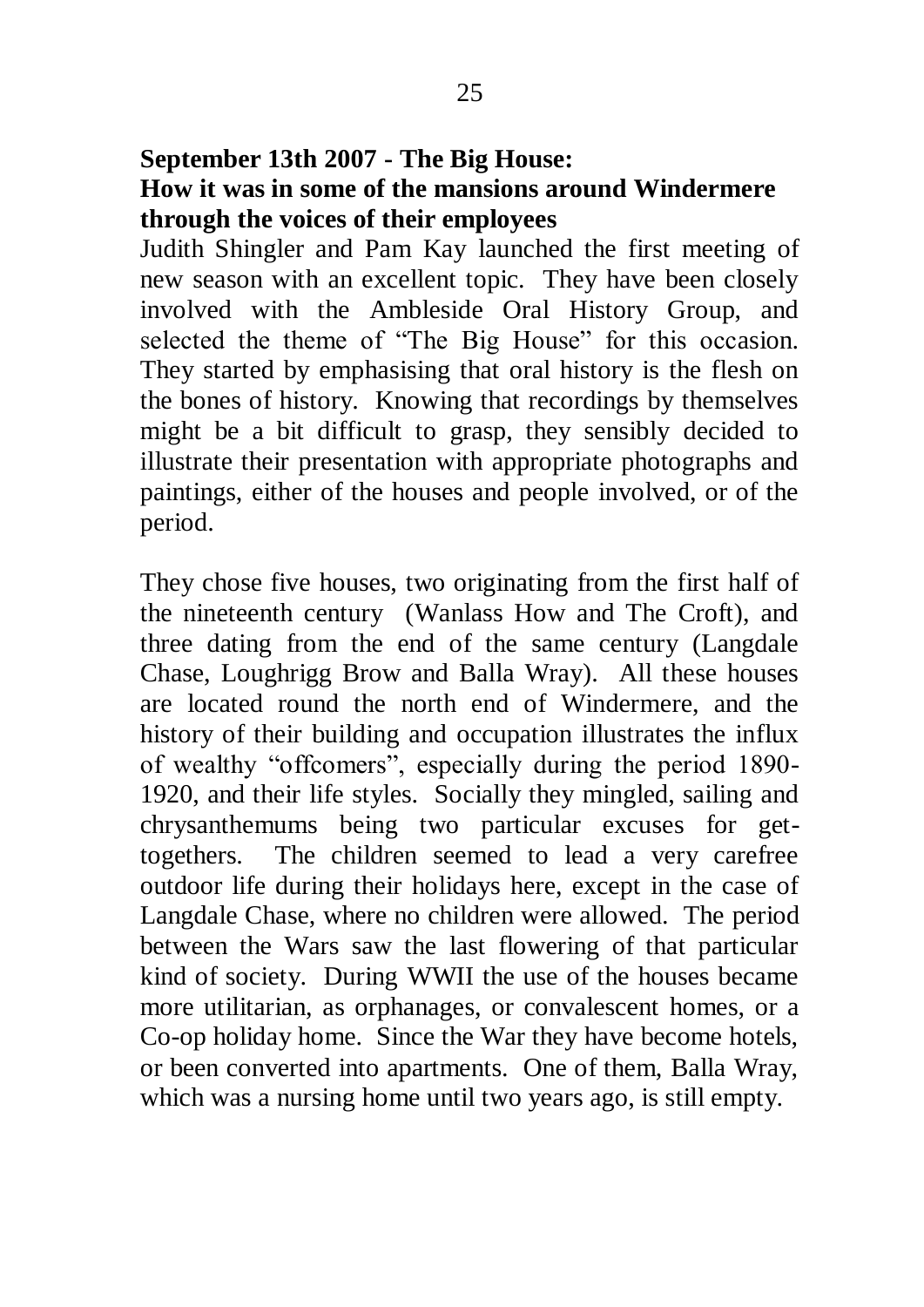The recordings we listened to were from both above and below stairs; the former remembered the freedom of their time, the latter reminisced about all the hard work and lack of free time and comfort, but seemed to have accepted it without complaint. The final recording was of a WRVS lady who remembered one resident of a "big house" complaining, after the Second World War, about the difficulty of getting staff!

The speakers left us with the message that, though the function of the houses has changed, we shouldn't be regretful, as things move on, and we are seeing these fine houses put to new and different uses.

## **11th October 2007 –**

## **The love letter of the Parkers of Browsholme Hall.**

Browsholme (pr. Broozem) Hall is a large country house near Clitheroe. In the days in which the letters were written (the 1750s), this area was in West Yorkshire, but the gentry looked towards Preston, and Lancashire in general, for their economic and social contacts.

The speaker, Dr Alan Crosby said that the main interest of the letters is that they were written at a time when love and romance were beginning to be the main focus of marriages amongst the gentry, rather than forging financial arrangements between wealthy families. There was thus some tension displayed between the two foci. He pointed out that Jane Austen, two decades later, wrote about this very circumstance.

The characters involved were the father, his daughter, Elizabeth, and her cousin, Robert (hence both having the surname Parker). Elizabeth, due to the early death of her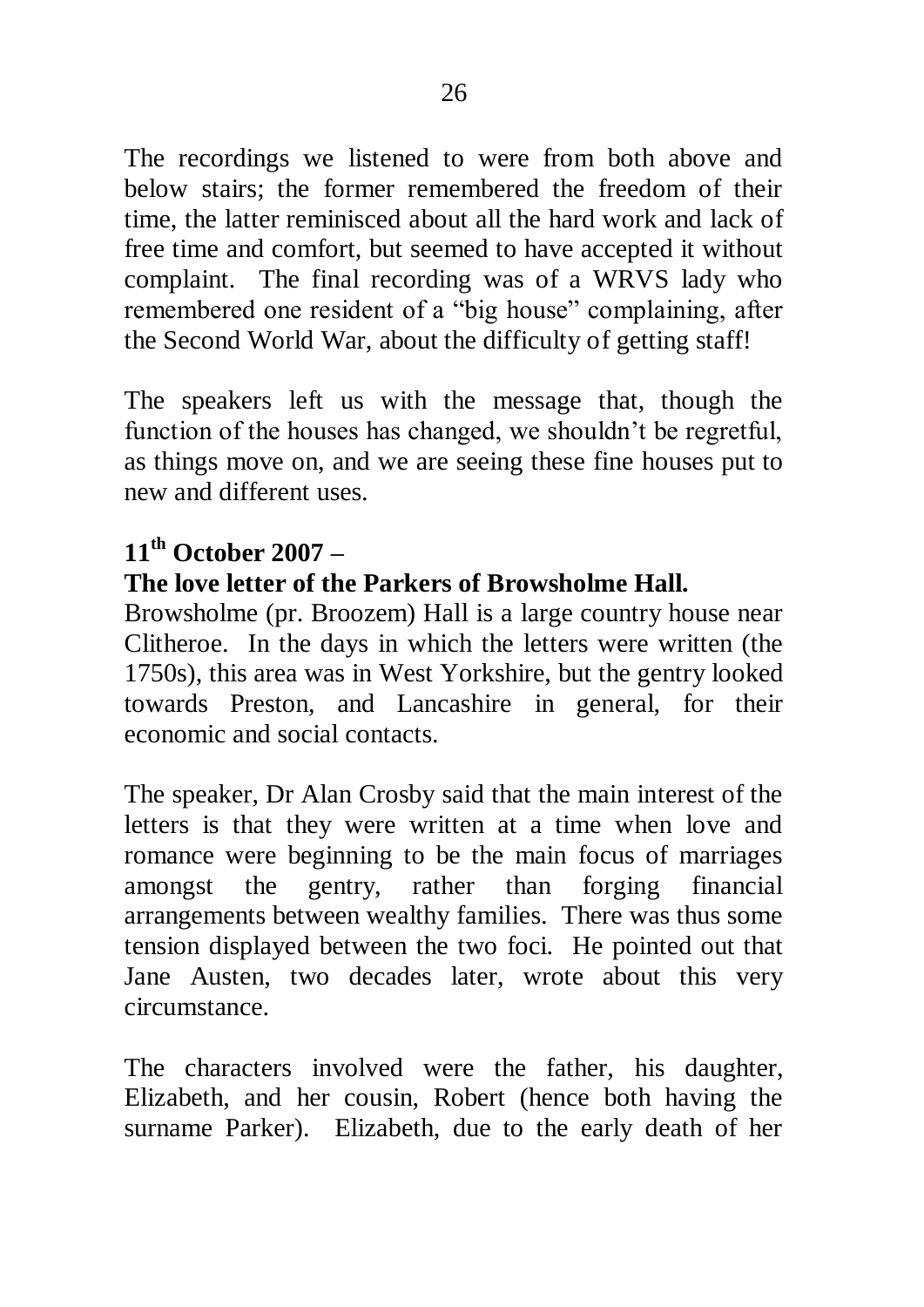mother, had been in charge of the management of the Browsholme household for some while. Her slightly younger suitor, Robert, had a bit of a reputation, and, being from a junior line of the family, was not seen as a very suitable match. The letters, very fulsome on his part, shorter, more practical, but none-the-less sincere on her part, show how the resistance of Elizabeth"s father, and various influential aunts, was gradually broken down, and the couple were permitted to marry. The marriage turned out to be happy, and produced three boys, but it was tragically cut short when Robert died of measles in 1759. Elizabeth was very lonely, and, in her late thirties, married a Colne merchant, John Shackleton. Unfortunately, he was an alcoholic, and was also violent towards her. She found a rather quaint diversion in making and selling patent medicines. When the boys went to university, she was obviously worried that their behaviour would have been influenced by their stepfather. This later history of Elizabeth is known because she kept a diary.

Dr Crosby read parts of the love letters, and gave illuminating, as well as amusing, comments on them, and the aspects of social history which they reflect. Browsholme is still inhabited by descendents of Elizabeth and Robert.

## **November 8th 2007 –**

## **The Settle-Carlisle Railway:a journey in time**

David Alison, of the Friends of the Settle–Carlisle Railway gave his talk in two parts, both beautifully illustrated with slides. First he outlined the history of the line. It was built by the Midland Railway Company in an attempt to have their own line into Scotland, and not have to rely on their rivals up the west and east coasts for use of their lines. There are some staggering statistics. It cost £3.5m to build, was 72 miles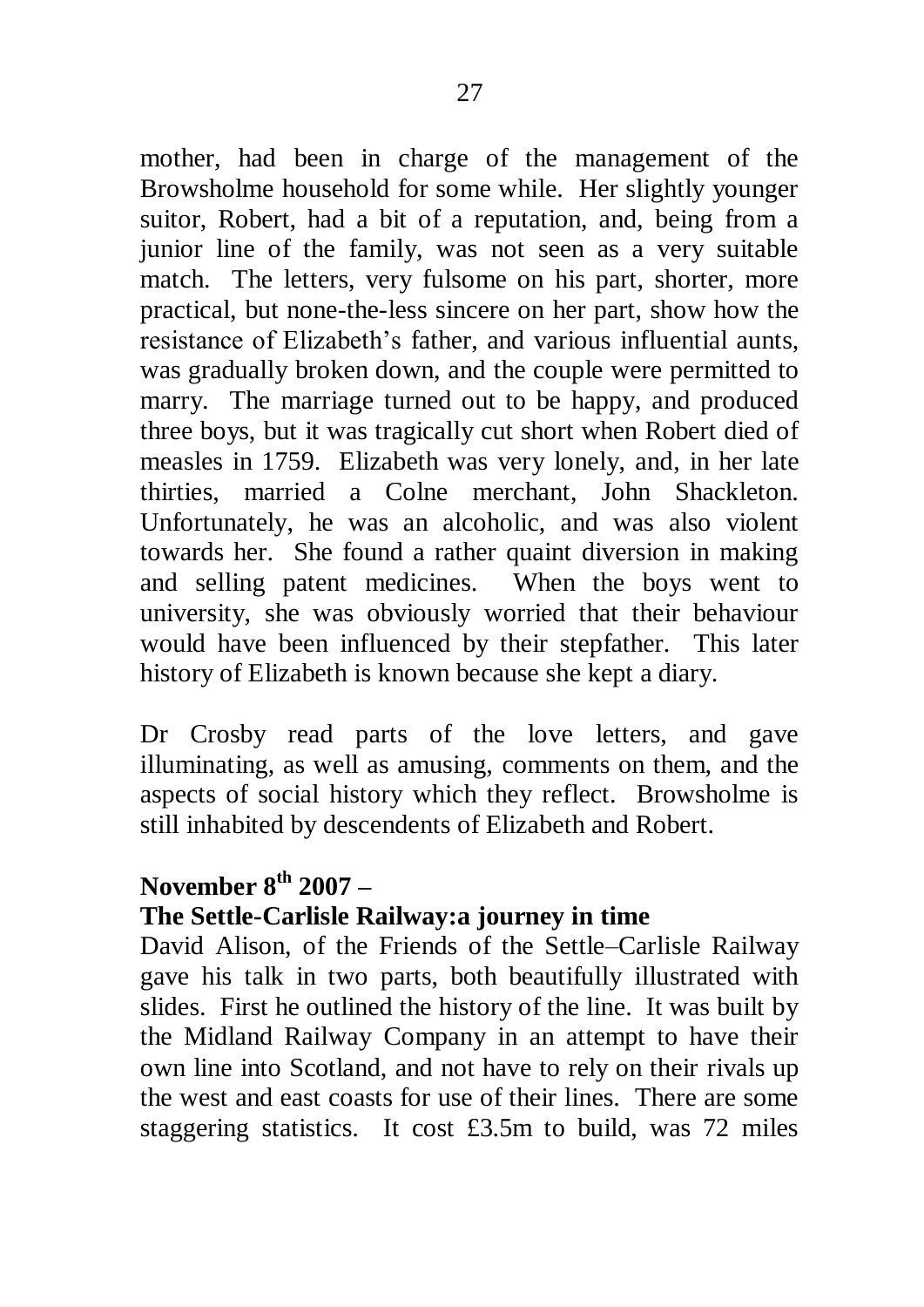long, with 14 tunnels, 21 viaducts and numerous deep cuttings and high embankments. 5000 navvies were working on it at any one time, and, not surprisingly, there were high mortality rates, from accident and illness. For instance, 200 are buried at Chapel-le-Dale. The line was opened in 1879, first for freight, then for passengers. After the rise of car transport, traffic on the line declined, and in 1981 BR said it must close. Due to the hard campaigning of the Friends, it was reprieved in 1989, nine weeks before its closure date.

The second part of the talk was a journey up the line. The Ribblehead Viaduct is probably the best known of the engineering feats, because of the struggle to restore it. This work was completed in 1991, for much less than the Railway Authority had predicted. However, it is only one amongst many features. Dent Station, at 1150 ft is the highest in England; the highest point, at 1150 feet, is at Aisgill; the spoil heaps and some of the ventilation shafts from digging Blea Moor tunnel still exist; Artengill viaduct hasn't needed any attention for 100 years, because it is made of hard limestone ("Dent Marble"). And there are many others.

In conclusion, Mr Alison stressed the social and economic advantages the revived line has brought to the settlements along it, with locals able to travel out, and visitors to travel in. He also pointed out that more and more freight is now being transported on the line, thus reducing the numbers of lorries on the roads. His commitment, enthusiasm and evident love for the railway came across powerfully.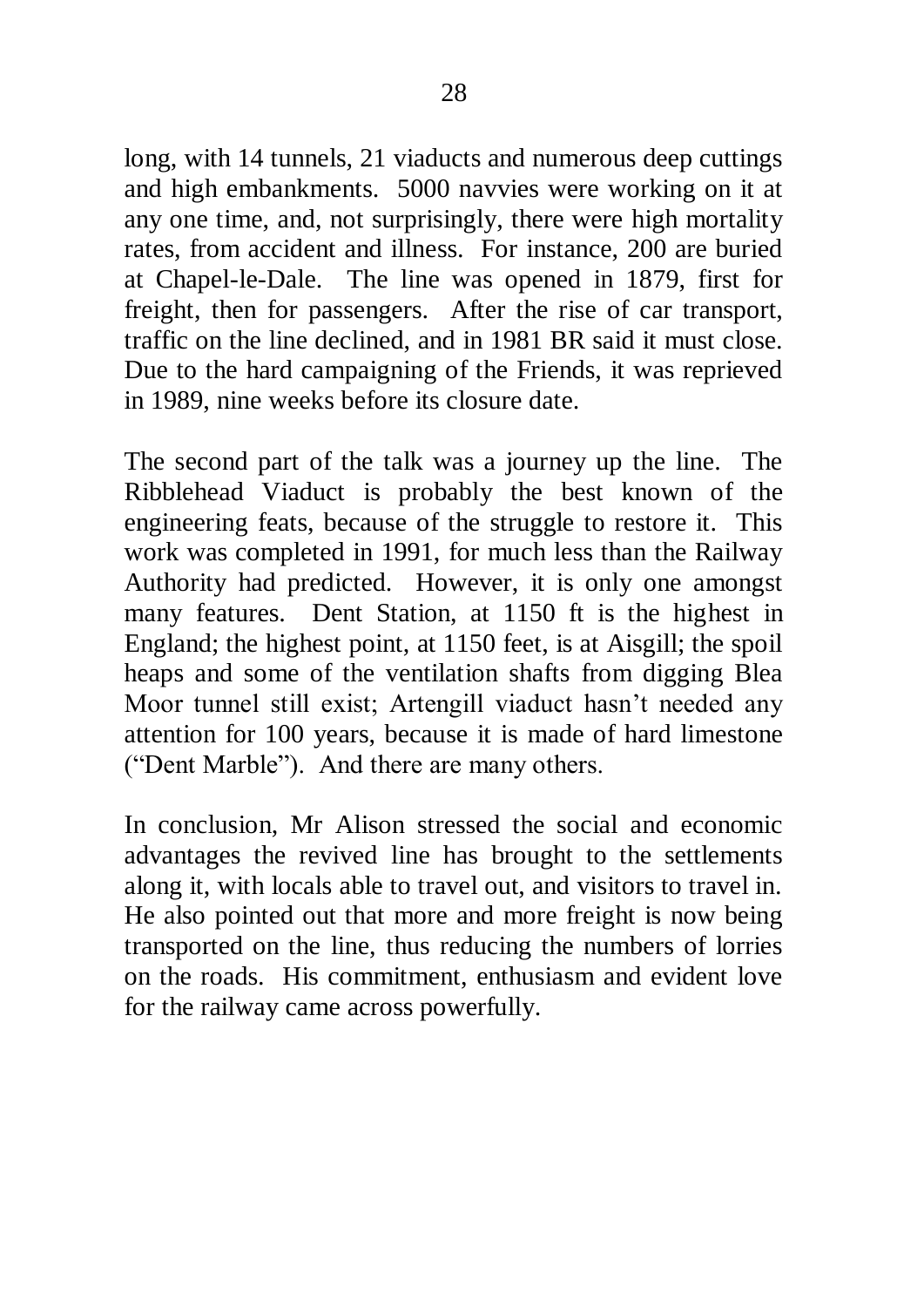# **December 13th 2007 – The History of Toys**

For the December meeting members enjoyed a Jacob's Join Supper followed by a talk on the History of Toys by June Decann. Model figures have been found in ancient graves, but whether these were playthings, fertility symbols or there to provide assistance in the afterlife is not clear. Balls, tops, hoops, five stones or Jacks, dolls and other figures with moving arms and legs are still played with today and can be seen being enjoyed in pictures through the ages. June finished her talk by demonstrating string pictures or cats' cradles from round the world.

## **January 10th 2008 – Fairs and Hirings. Fair deals?**

The talk at the Mourholme Society"s January meeting was given by Dr Stephen Caunce on the subject of Hiring Fairs. These fairs were the normal way of hiring farm labourers (or "servants", as they were called) even until after the Second World War. In the North West these fairs usually took place twice a year, at Martinmas (November) and Whitsun, and men and women were hired for a six month contract. In the North East the period was usually a year, from Martinmas to Martinmas. By and large agricultural wages were higher in the north of England, due to the need for food of the growing industrial workforce. The system was sometimes seen as being like a slave market, but Dr Caunce said that it was efficient, as the contracts were binding, though oral, and provided direct contact between prospective employers and employees. And when there was strong demand for labour, the employee could negotiate good wages. The servants lived in, and, generally were well treated and fed, as it was in the employers" best interests to have a fit and contented workforce. They were also single. The result was that farm servants often did not get married till their mid-twenties.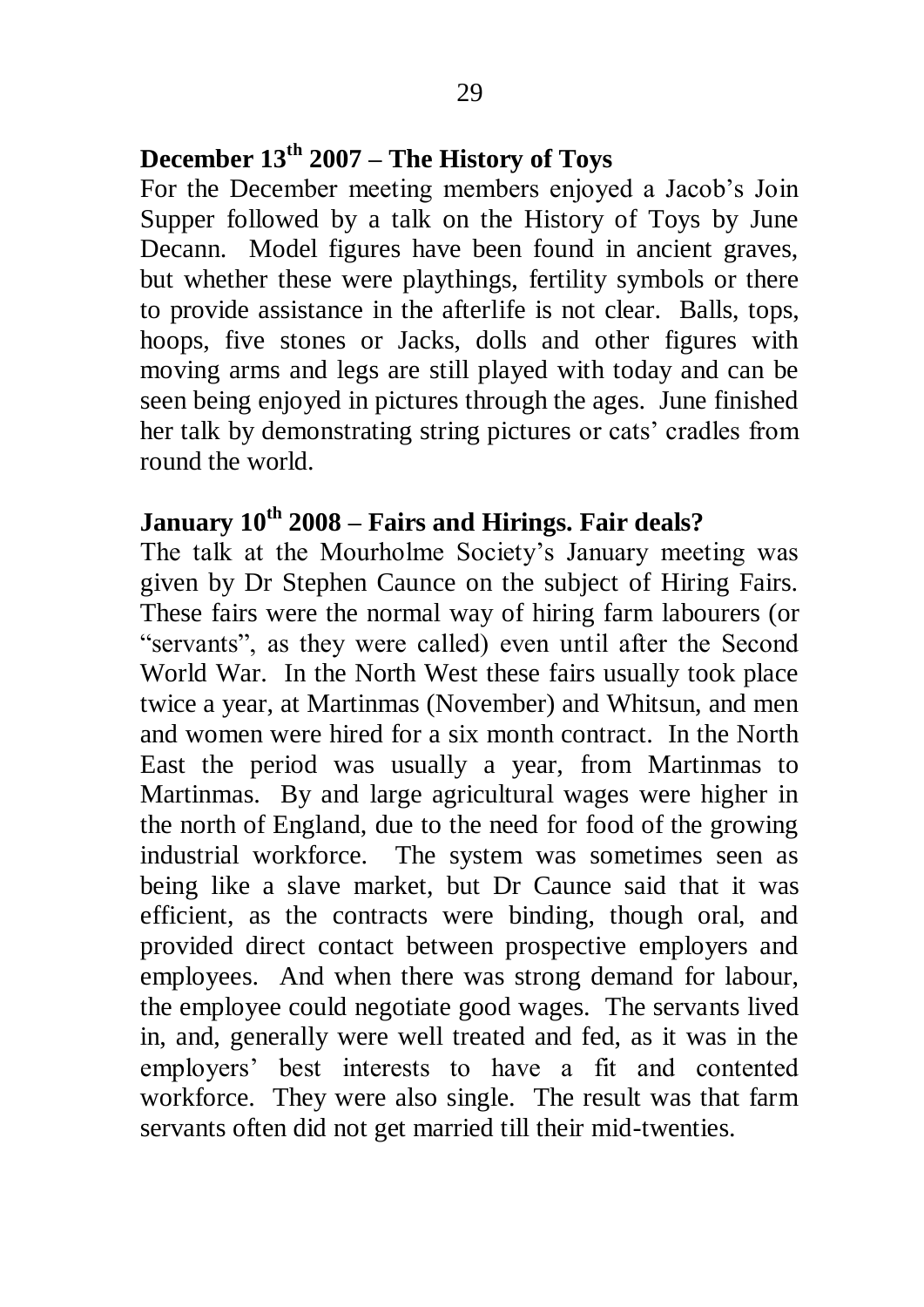The fairs were an opportunity for both fun and business. There were clerical campaigns against them because of the "fun" aspect (young men and women mingling, and plentiful drink). However, local businesses supported them, as did employers and servants. The Army and the Police found them useful for recruiting too.

# **February 14th 2008 – Roman Lancaster**

Professor David Shotter gave a talk on Roman Lancaster to a large audience. He particularly focussed on the interaction of the occupying Roman force with the local population. There is no evidence from the early forts – the first one being turf with a wooden palisade, dating from about 73 AD, and the second, from about 102 AD, being stone-built – that there was much local hostility. They were garrison forts, not defensive, and they covered a large area of Castle Hill. It was not until the early fourth century that a new fort was built, on a new alignment and much more like a castle, not to defend against the local population but against outsiders, the Picts and the Scots.

Professor Shotter outlined various archaeological finds, including a memorial stone, and a well shaft full of horse manure, that testified to the garrison being a cavalry one. He also said that the baths found first, and which were assumed to have been public ones, were in fact those of a grand courtyard house, probably to house an official such as a customs and excise officer. The main baths were located outside the East Gate, and a stone commemoration tablet has been found for these.

The civilian population, including probably many retired Roman soldiers, lived and had their businesses outside the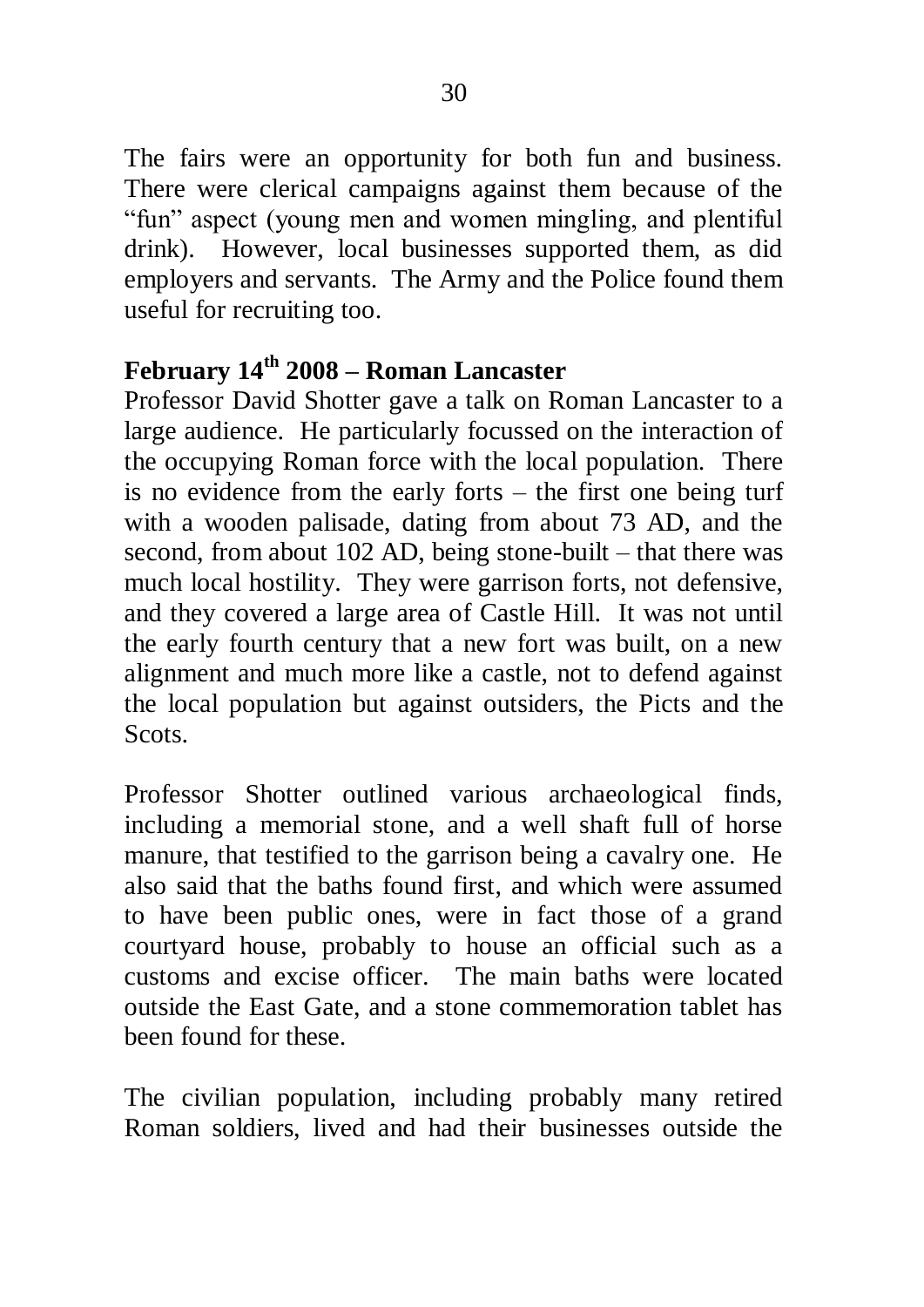fort, alongside what is now Church Street. The Roman occupation seems to have been of benefit to the locals, rather than the reverse.

## **March 13th 2008 - The Life and Times of Women Pirates**

Mr Brian Halliwell gave a very informative and entertaining talk on Women Pirates, of which there have been a surprising number over the millennia. His interest was first stimulated by childhood comic books and the Hollywood portrayal of pirates. In fact the real thing was much less glamorous, greed being the main motivation.

The earliest women pirates chronicled were Chinese, and several are known from classical Greece and Rome. There were several Viking female pirates, including the most famous, Alvilda, who ran away to escape an arranged marriage. There were several Breton women pirates in the fourteenth century, who assisted the English against France, because they thought that would help to gain Breton independence.

A notorious Irishwomen was Grace O"Malley in the sixteenth century, who fought, or sided with, whoever would best further her interests, including Elizabeth I. One of Elizabeth"s ladies-in-waiting, Mary Killigrew, became a pirate. The seventeenth century is known as "The Golden Age" of piracy, and the most famous female pirates of that age were Ann Bonney and Mary Reade. Their exploits, bloodthirstiness and various marriages and liaisons put them on a par with the men, such as Jack Rackham and Henry Morgan.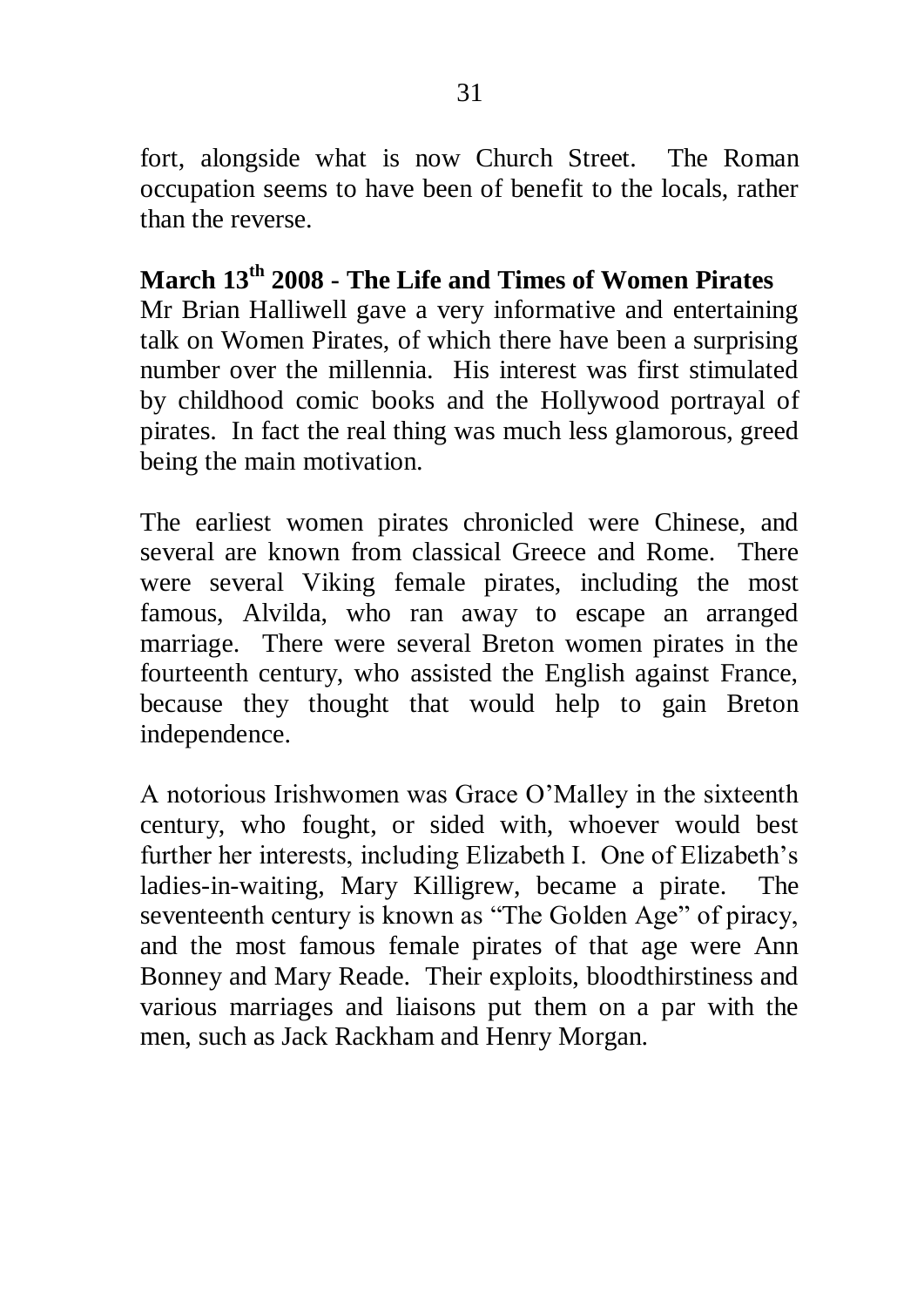The last notable woman pirate was Chen Gai Su, in the early nineteenth century. She "retired" in 1810 when the British and Portuguese navies joined the Chinese in fighting piracy.

# **April 10th 2008 – The Influence of the Orient**

Following the 28<sup>th</sup> Annual General Meeting, held in Yealand Village Hall in April, members of the Mourholme Local History Society were intrigued by the subject of Dr Rob David"s talk "*The Influence of the Orient in Cumbria from the 18th to the 20th Century*". In 1846 the inhabitants of Whitehaven, Cockermouth, Keswick and Penrith thrilled to the sight of an oriental procession with an Egyptian Dragon chariot, a Burmese Imperial Carriage and Throne, camels and elephants. In the  $19<sup>th</sup>$  and early  $20<sup>th</sup>$  centuries houses and gardens like Lowther Castle, Rose Castle and Dalemain reflected their owners" interest in the craftsmanship and beauty of artefacts from the gorgeous east. Mikasa Street in Wallney Island commemorates the Japanese battle ship, built in Barrow in 1900 and the area became used to visiting delegations from China concerned with armaments and the iron works. Alfred Heaton Cooper delighted in painting scenes from Morocco and Tangier. We can still see an example of this interest in the exotic in the Japanese garden, in the Giggle Alley Forest in the grounds of The Gatehouse, the Outward Bound Centre in Eskdale, now being restored by volunteers, to reflect the garden originally laid out in 1901.

Jane Parsons and Jenny Ager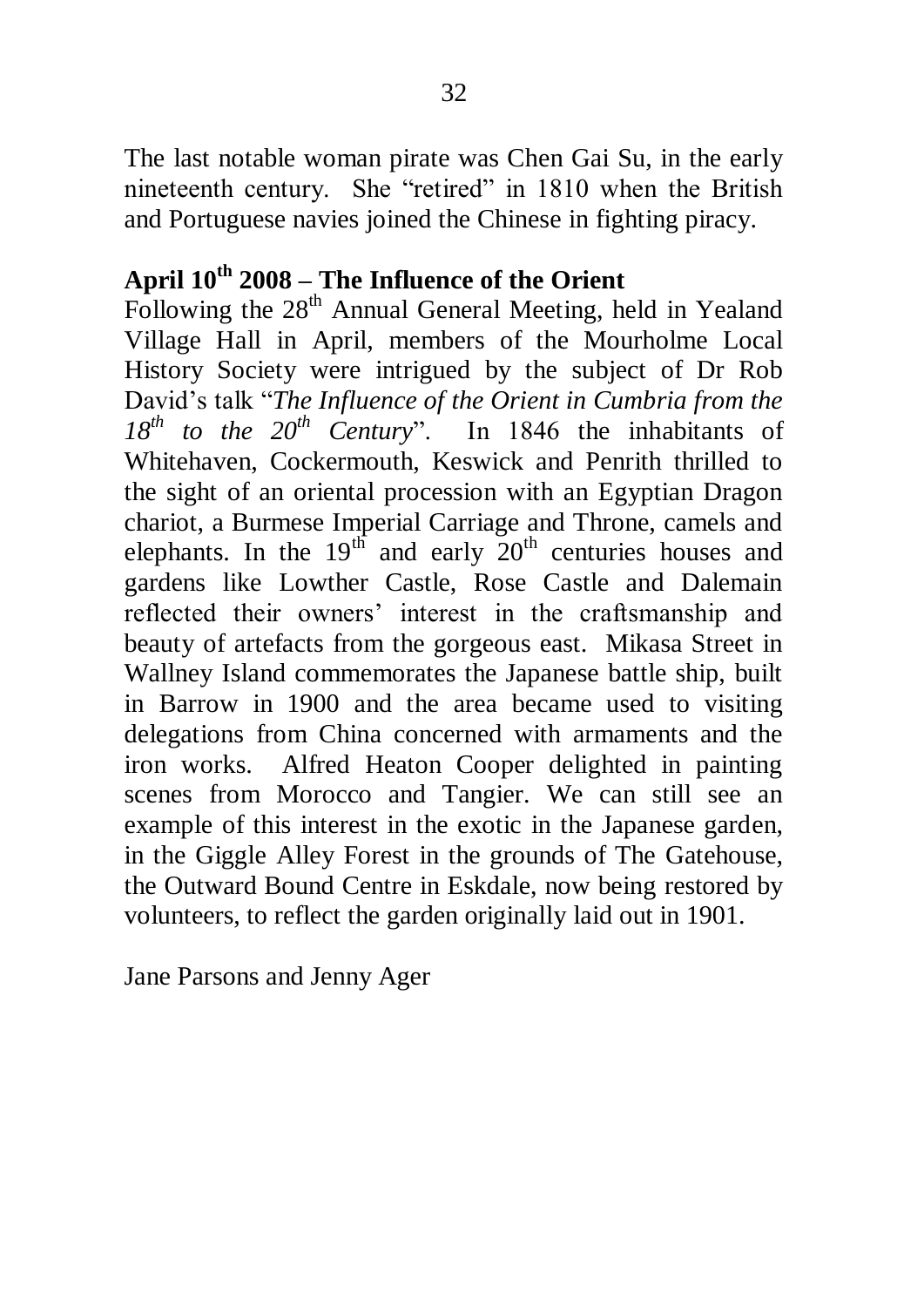## **MOURHOLME SUMMER OUTING THE SPLENDOUR OF THE SETTLE-CARLISLE RAILWAY Jenny Ager**

Members of the Society and friends had a very good day out on July 23rd with the company Tracks North Tours and David Alison, who proved to be an excellent guide. We travelled by coach with stops for refreshment and shopping in Settle, Hawes and Appleby. From the road we could marvel at the amazing feat achieved by the engineers and navies who had planned and built the railway line and also appreciate the stunning scenery of the Yorkshire Dales. As well as looking at the Settle – Carlisle Railway line we were able to explore the ruins of Pendragon Castle at Mallerstang, the reputed home of Uther Pendragon, the father of King Arthur and owned in the  $17<sup>th</sup>$  century by Lady Anne Clifford.

We visited St Leonard"s Church in Chapel-le-Dale, where their fellow workmen and the Midland Railway Company paid for a memorial to "*those who through accidents lost their lives in constructing the railway works between Settle and Dent Head*" between 1869 and 1876. We were able to look at the displays at Ribblehead Station and Visitor Centre and were thrilled to see a special excursion steam train puffing its way over the Ribblehead viaduct. The party did experience a train ride from Appleby to Settle, but in a slightly less romantic, but probably more practical, ordinary service diesel train, before meeting up with the coach which took us home after a thoroughly enjoyable day.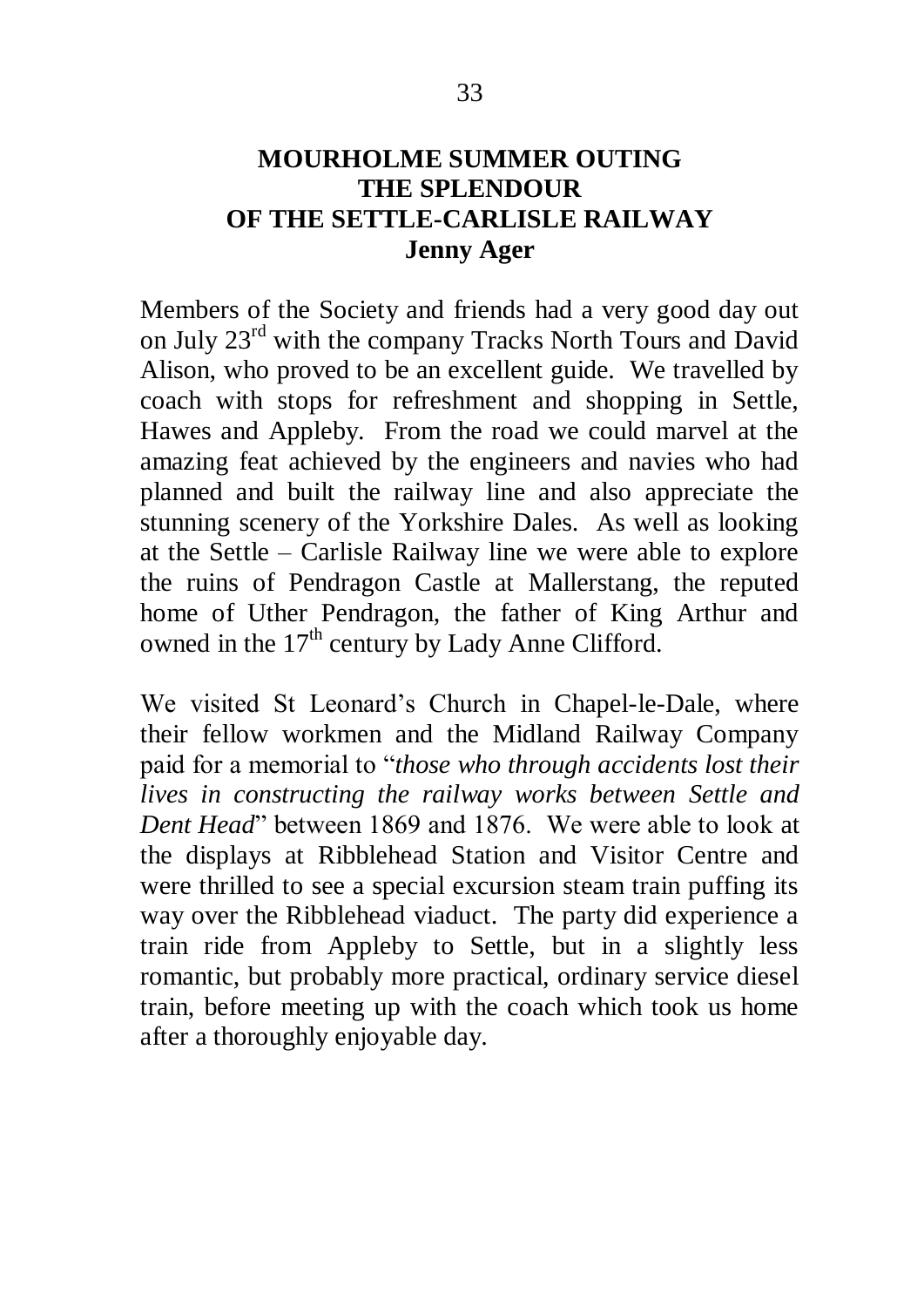## **PROGRAMME 2008 – 2009**

Meetings are held at the Yealand Village Hall, at 7.30pm 2<sup>nd</sup> Thursday of the month September to April\*.

Subscription - £9 for individual members, £17 for family or school members.

Visitors are welcome at a fee of £2 each meeting.

## **Autumn 2008**

|               | September $11th$ Nelson and the "Victory"<br><b>Admiral Sir John Kerr</b>                                                                                                         |
|---------------|-----------------------------------------------------------------------------------------------------------------------------------------------------------------------------------|
| October $9th$ | The Stricklands of Sizergh<br><b>Mr Dick White</b>                                                                                                                                |
|               | November $13th$ The Bare Bones of it:<br>Archaeology of St Oswald's Warton<br>Mr Nigel Neil M.I.F.A.                                                                              |
|               | December $11th$ Christmas Buffet (must book)<br>followed by<br>"Have Packs: will travel" – a talk on a<br>journey through Lakeland with a pack horse.<br>Ms. Janet Niepokojczycka |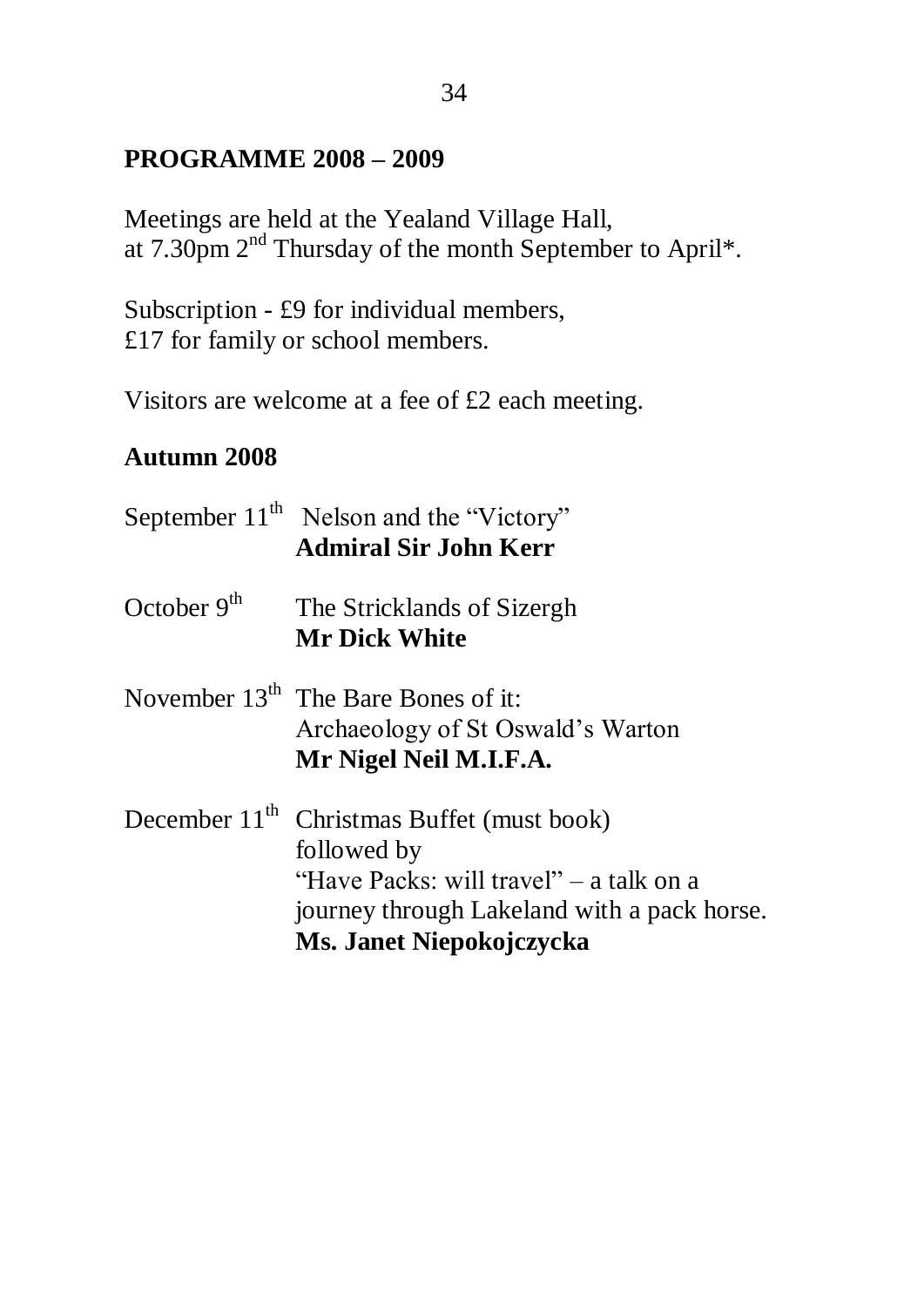## **Spring 2009**

| January 8 <sup>th</sup>   | Fishing in Morecambe Bay<br>Mr Jack K. Manning                                                                        |
|---------------------------|-----------------------------------------------------------------------------------------------------------------------|
| February $12^{\text{th}}$ | Wakes Holidays in Lancashire<br><b>Dr Robert Poole</b>                                                                |
| March $12^{\text{th}}$    | Social History of Lancaster Castle<br><b>Mrs Christine Goodyear</b><br>Shire Hall Manager                             |
| April 9 <sup>th</sup>     | A.G.M. followed by<br>"The Impact of the Furness Railway"<br>on the Arnside, Silverdale Area"<br><b>Mr Barry Ayre</b> |

## **\*Meeting Day**

A change of meeting day was discussed at the A.G.M. in April 2008 and the decision was that it would be worth changing the day as a number of people have expressed a wish to attend both the Mourholme meetings and the Arnside Natural History Society meetings which clash at the moment. Therefore we have asked to book Yealand Village Hall on the **4 th Wednesday** of the month from September 2009 and will organise the meetings for that day from that date.